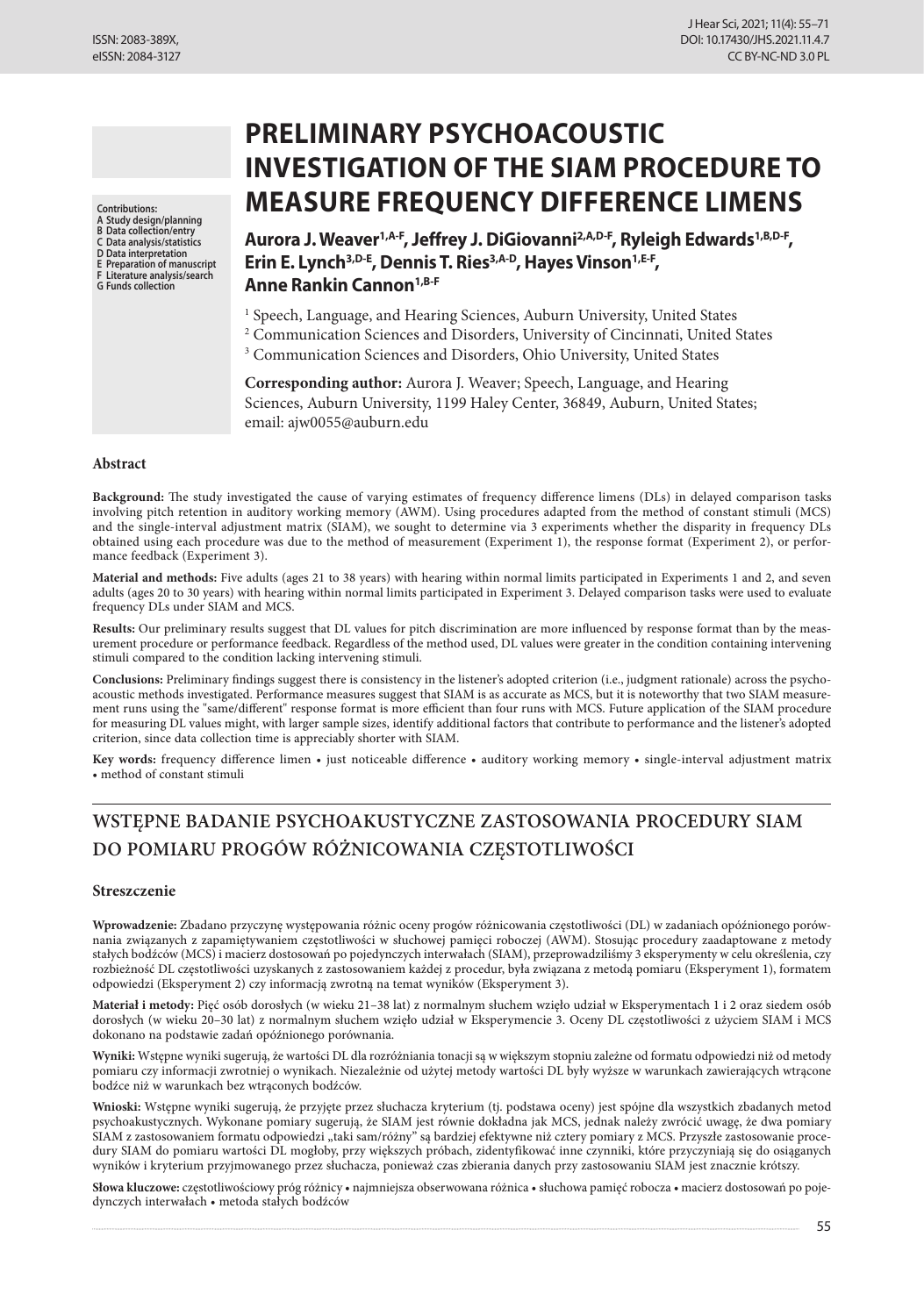# **Background**

Pitch discrimination is a critical aspect of both speech recognition and melody perception in music [1]. Psychoacoustic research aims to enhance knowledge of what factors contribute to differences in listeners' abilities, including their limits of pitch discrimination [1,2]. The frequency difference limen (DL) measurement is the smallest perceived change in frequency during behavioral listening tasks. This measurement can help evaluate pitch perception abilities in auditory working memory (AWM) during a delayed comparison task where an individual must retain information about a standard pitch for a period of several seconds prior to making a DL judgment. AWM is the cognitive processing of auditory information necessary to carry out a mental task, which is subject to decay over time and can be interfered with when additional auditory information is present [3*–*5]. Frequency DL values are typically measured using the Method of Constant Stimuli (MCS) procedure, which is lengthy and requires a listener's extended attention across 100 trials. Within an AWM experimental design each set of 100 trials (i.e., 1 run) may take approximately 35–45 minutes to complete. In the MCS, multiple runs are collected to plot the psychometric value for each experimental condition, which makes data collection time-consuming (e.g., time of each run × number of runs × conditions). For this reason, research designs tend to make use of repeated measures and small sample sizes when using the MCS [6]. Further, since with MCS attention declines with measurement time, studies have investigated the use of other methods such as the single-interval adjustment matrix (SIAM) procedure to obtain DL measurements in a more efficient manner with fewer trials [7]. However, procedural differences between these two measurement methods have yet to be examined. Therefore, the overarching aim of this study was to provide an initial investigation of the differences between these two methods of obtaining frequency DL measures.

Deutsch's [3] model of pitch memory includes three dimensions: the strength of the standard pitch value, how long the perception needs to be maintained (i.e., duration or retention interval), and the acoustic proximity (i.e., similarity) of opposing pitch perceptions. This model results in a Gaussian (bell-shaped) representation of pitch which broadens with elapsed time. The longer the time-span to retain pitch information, the less precise pitch representation becomes. Subsequent psychoacoustic and neural modeling studies have confirmed that newer stimuli can interact with older stored representations, which also alters the stored representations of pitch in AWM of target/standard stimuli [8–12]. While the Deutsch model for pitch representation is informed by measuring the frequency DL in a delayed comparison task, psychophysical methods still produce significantly different absolute DL values for the same listeners [11,12]. It has been proposed that pitch retention and discrimination abilities in AWM might be less affected by training because performance feedback is not crucial [3*–*5,8–12].

Ries and DiGiovanni [11] used the MCS, which measures the discrimination between a standard and comparison tone, to obtain frequency DLs [13]. They found that absolute values were consistent with the prior literature [3,11,14–21]; however, implementing this method was inefficient due to the number of points above and below the performance point of interest (e.g., 75% correct, which approximates *d*-prime  $(d') = 1$ ). The performance point of interest is obtained to achieve a fit to the psychometric function, which is used to describe a listener's performance and is dependent upon the physical stimulus [22–24]. The psychometric function is a relationship between the intensity of the stimulus and the participant's tendency to say "yes" to hearing a presented tone [13]. As just stated, the SIAM procedure by Kaernbach [7] is a faster method and, in prior work, employing SIAM has helped improve the efficiency with which frequency DL values can be obtained [12]. The SIAM procedure reported for use in measuring frequency DL prompts a participant to decide if the comparison tone is either the "same" or "different" compared to the standard tone presented; the color of the button that corresponds to the correct answer then changes to provide performance feedback [12]. This application of the SIAM for determining frequency DL uses feedback regardless of what the participant selected, which deviates from the originally described procedure which only provides feedback when the participant makes an error [12]. This procedure cuts data collection time approximately in half by using an adaptive tracking paradigm in which the tones presented are absolute threshold measures comparable to the ones found when using a two-interval forced-choice procedure that controls for response bias [12]. While the use of different psychometric methods has been known to affect measurements, both procedures employed by Ries & DiGiovanni [11,12] were designed to target the same psychometric point of performance of 75% correct [7,25,26].

Each completion of the SIAM procedure, referred to as a run or track, estimates participant performance for a targeted performance point (e.g., 75% correct) along the psychometric function by using rules that average reversal points. Ries and DiGiovanni [12] found that absolute DL values obtained using the SIAM procedure were higher than those obtained with the MCS procedure, even though the pattern of results was the same across similar conditions [11]. The authors postulated that the difference was likely due to different response formats among the studies [12]. Therefore, further evaluation of the frequency DL measurement and calculation method is merited when using the SIAM procedure [12].

### **Signal detection theory**

The signal detection theory framework relates choice behaviors to psychological decisions made during either the signal or noise condition (i.e., targets and foils) trials during perception tasks. In pitch discrimination tasks, the possible answer types include: Hit (H), Miss (M), Correct Rejection (CR), or False Alarm (FA). The accurate detection of a pitch difference is measured as H, whereas the failure to identify a pitch difference is measured as M. When a participant correctly recognizes that two pitches are the same, this is referred to as CR, while inaccurate identification of a pitch difference where there is none is referred to as FA. Thereafter, the performance measures, H rate and FA rate, estimate both detection sensitivity *d*ʹ and *β* (see Brophy [27] and Macmillan & Creelman [13] for calculation details). Both detection sensitivity and bias are measured in this approach and may explain the differences found in the absolute frequency DL values via both the MCS and SIAM procedures [12,28–30].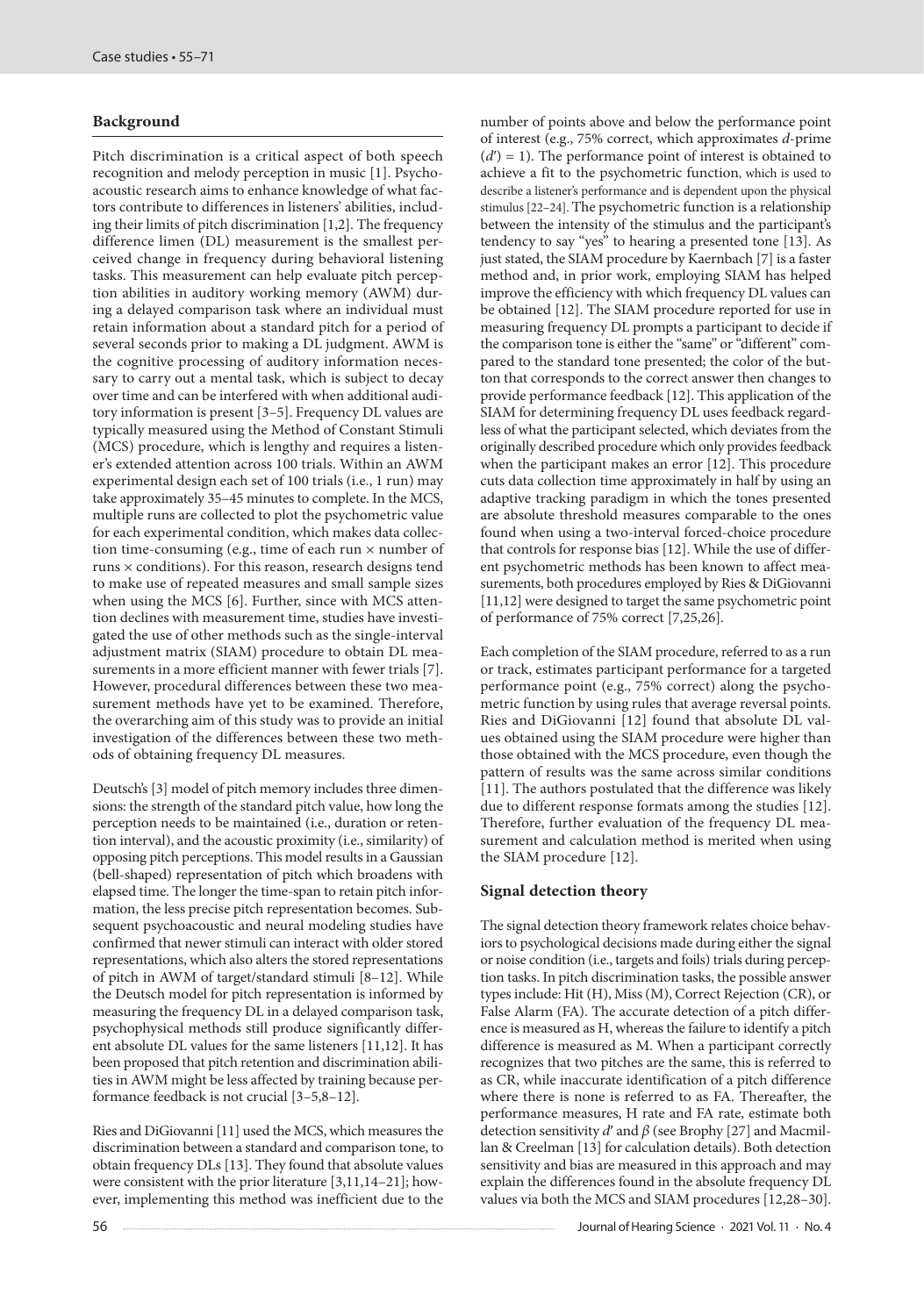Sensitivity refers to a listener's ability to discriminate perceptual alternatives of a task (e.g., the frequency DL in a pitch discrimination task), which can be indexed by calculating the *d*-prime (*d*ʹ) discriminability index. MacMillan & Creelman [13] note that researchers using a 2-alternative forced-choice (2-AFC) task often look for accuracy between 60 and 90%. An accuracy of 60% corresponds approximately to *d'* = 0.5 (e.g., if a participant is unbiased  $(c = 0)$ , H rate = .60, and FA rate = .40, then  $d'$  = 0.51). An accuracy ~90%, on the other hand, would derive from an H rate = .90 and FA rate = .10, producing a *d'* = 2.6. As mentioned previously, the MCS has been used to approximate  $d' = 1$  using 75% performance criteria in the design. (Note,  $d' = 0$  would reflect a change in performance to H rate =.5 and FA rate = .50). Response bias refers to the inclination of a participant to select signals (e.g., pitches are different) versus noise (i.e., pitches that are the same) during their perceptual task. A participant's *d*ʹ and decision criterion (*β*) are dependent upon the particular detection task(s) with either signal or noise trials, and responses are coded into the four categories mentioned previously.

In this framework, the optimum  $β$  ( $β = 1$ ) corresponds to the internal criterion that would provide the optimal blend of missed detections (M) and false alarms (FA) when responding in a discrimination task [30].  $\beta = 1$  is a neutral point, whereas values between 0 and < 1 are considered liberal criterions and values >1 are considered conservative criterions (on a base-10 logarithmic scale). This *β* value is determined by the probability on a given trial of the standard and comparison tones being the same or different frequency, combined with the perceived value of H and CR, and compared to the cost of M and FA. Since the 1960s, more recent research has indicated that the measure *c* is preferable [28,31,32]. The value of *c* refers to the distance between the participant's adopted criterion and the *neutral point.* The participant's adopted criterion can be either *liberal* or *conservative*. Participants who are likely to respond that a *signal is present* are categorized as having a *liberal* criterion, while those likely to respond that there is *no signal* are categorized as having a *conservative* criterion. When *c* = 0 neither response (i.e., conservative or liberal) is preferred; negative values of *c* indicate a liberal criterion (i.e.,  $c < 0$ ); and positive values of  $c$  indicate a conservative criterion (i.e.,  $c > 0$ ) [13].

#### **The current study**

There are several ways that an experimental task may affect a participant's optimum *β*. Two possibilities relevant to the measurement of frequency DL are: 1) the general procedure, and 2) the response format. The way in which the participant's response is elicited during the SIAM procedure alters the values of CR and H, as well as the costs of FA and M. In comparison, the MCS procedure uses a randomized presentation of predetermined pitch differences. Additionally, the SIAM procedure gives performance feedback for each trial when incorrect responses are provided, which may draw more attention to performance than the MCS procedure (which provides no feedback).

A second characteristic of the task that may affect the optimum  $\beta$  is the response format. Two response formats – same or different  $(S/D)$  and higher or lower  $(H/L)$  – have been adopted for pitch discrimination tasks [11,12,16]. Wickelgren [33] suggested different decision mechanisms may be employed by participants when they are asked to make S/D judgments as opposed to H/L judgments, which cannot yield correct rejections. If an H/L response format is implemented (MCS procedure) [11], the participant is then primed to detect fine differences between the standard and comparison tones since the participant knows that the stimuli on each trial will always differ in pitch. When primed in this way, the participant is more likely to adopt a liberal optimum *β* (i.e., criterion), resulting in a seemingly finer degree of acuity in detecting pitch changes. In contrast, many participants are more likely to adopt a stricter criterion when the S/D response format is used. Participants are then more likely to wait until the frequency perception is clearly different before they are willing to select a S/D response (SIAM procedure) [12]. This specific response format (S/D) tends to make the participant overlook smaller frequency differences between the standard tones and comparison tones due to the categorical nature of the response format.

Research in categorical speech perception using S/D response formats have demonstrated that participants only answer D if they are very sure of their decision [34]. Therefore, the S/D response tends to make the participant think more conservatively, while the H/L response has the effect of making the participant take a more liberal approach. The SIAM procedure was designed to minimize response bias through differential adjustment of step size, whereby adjustments in steps depend on the listener's responses within the context of signal detection theory [7]. Signal detection theory attempts to explain the difference in frequency DL values between the MCS and SIAM procedures [29]. It suggests that the likelihood that participants will adopt an extremely liberal or conservative criterion is constrained with the SIAM procedure. However, with the MCS procedure, there is no inherent penalty or few active means by which to limit such actions; thus, listeners can adopt a more extreme response bias. Within the MCS procedure, the only method of examining the effect of such bias is through analyses of participant responses on catch trials following data collection. The examiner inspects the catch trials, which are presented as if they were 'noise trials' (i.e, with 0 Hz difference between the standard and the comparison), but forcing the participant to select H/L. The examiner aims to see whether the participant will respond when there is no 'signal' present (recall that a 'signal trial' means the pitches are different whereas a 'noise trial' means the pitches are the same). In this way, the amount of bias can be gauged.

The aim of the present research was to further explore, through evaluating both general procedures and response format for the same participants, why the MCS and SIAM procedures each produce different estimates of the frequency DL. A secondary aim was to determine whether a version of the SIAM procedure could effectively replace the lengthy MCS procedure for determining frequency DLs. To do so, three experiments were conducted in which the 75% correct recognition point of the psychometric function was targeted. For the SIAM measurement, this was achieved by aiming directly for this point, while with the MCS it was done by fitting a psychometric function to the data points.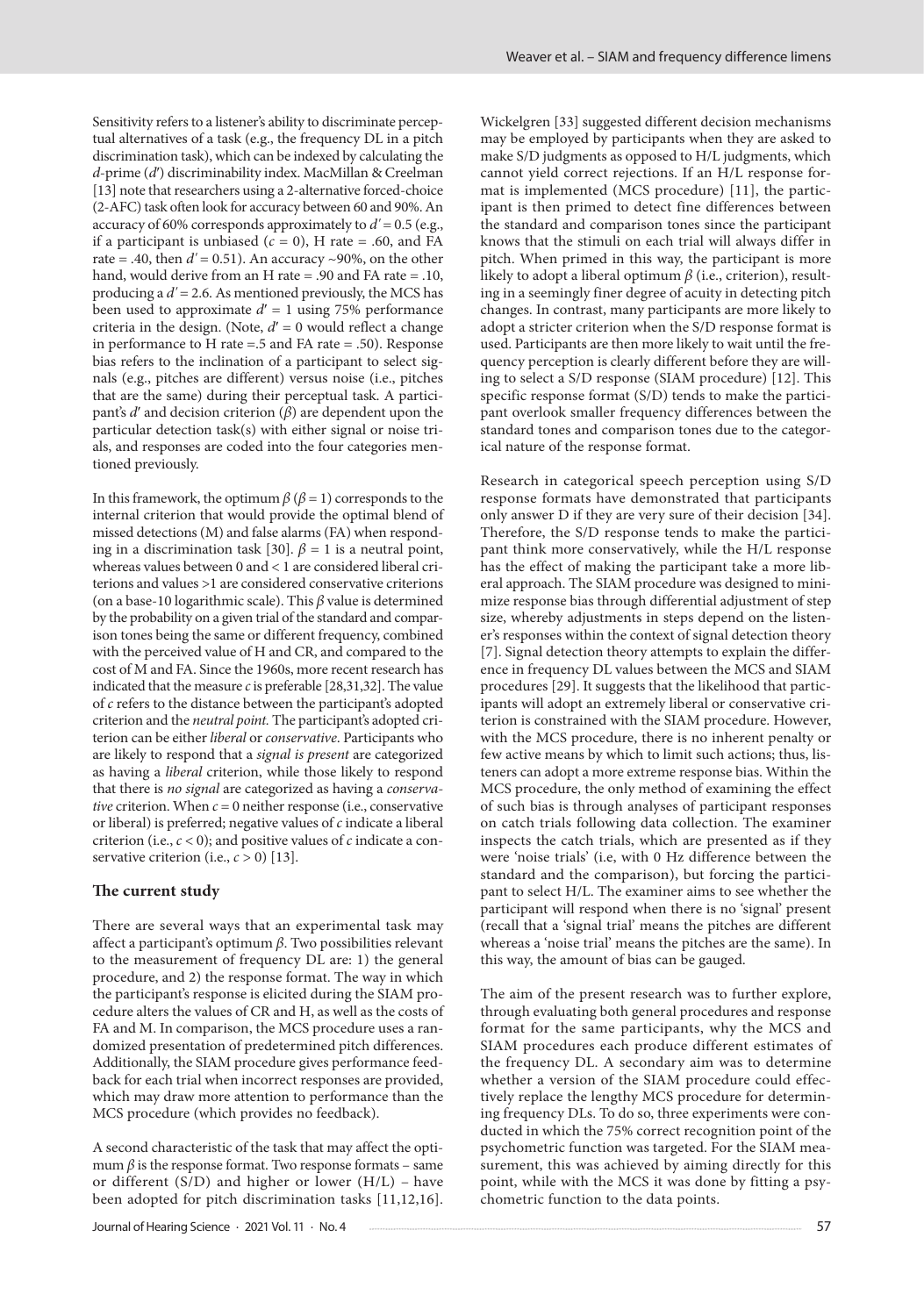The three experiments included in this study and their hypotheses are as follows:

- 1) Experiment 1 compared five potential reversal calculation rules and the number of data collection runs to determine the optimum frequency DL calculation using the SIAM procedure. The null hypothesis was that the reversal rules did not significantly affect the frequency DL estimates. Additionally, the null hypothesis that fewer than four SIAM runs would significantly affect the frequency DL estimates was also tested.
- 2) Experiment 2 compared data collected with the MCS procedure, SIAM procedure, and a hybrid task to evaluate the influences of the general procedure and the response format. It was hypothesized that response format would significantly contribute to performance differences, with the use of the H/L format in MCS resulting in smaller DLs.
- 3) Experiment 3 explored the influence of performance feedback and use of increment and decrement (I/D) judgements in the SIAM procedure. Specifically, use of I/D was hypothesized to produce smaller DLs as the participant could switch their internal criterion (judgment rationale) similar to MCS-H/L. Additionally, performance feedback was hypothesized to produce smaller frequency DLs.

Each experiment measured frequency DLs in the following two conditions: 1) in the presence of a silent intercomparison interval (ICI); and 2) in the presence of tones within the ICI. These two conditions were used to compare, and extend, the study findings in the previous AWM literature – specifically, the effects of time on the accuracy of stored pitch representations [3] and potential interactions between new stimuli and old (stored) representations in AWM [8*–*12].

#### **General method**

#### **Participants**

Following receipt of Institutional Review Board (IRB) approval at Ohio University, five adult participants (four females, one male), ages 21 to 38 years old, from Ohio University's student and staff population were recruited. After consenting, they participated in and completed Experiments 1 and 2. Four of the five participants had previous experience with psychoacoustic experiments, which were broadly consistent with classical psychoacoustic studies. However, this aspect may make them unrepresentative of the general untrained population (see *Design and data analysis* for power analysis details). For Experiment 3, seven females ages 20 to 30 years, were recruited and consented for participation. Two of the seven participants had previous experience with psychoacoustic experiments, one of whom also participated in Experiments 1 and 2. Participants across all three experiments had pure-tone airconduction thresholds within normal limits (20 dB HL or better) at octave frequencies from 0.25 to 8 kHz [35]. Additionally, all participants were asked about absolute pitch abilities, which would have excluded them from participation; no participant reported absolute pitch [12]. One additional participant was recruited for the study, and enrolled in Experiment 1, but discontinued their voluntary participation after the first session. Their data was not included in the formal analysis due to missing repeated measures.

#### **Stimuli**

All stimuli were created using System III hardware (Tucker Davis Technologies, Alachua, FL) controlled by a Pentium 4 processor (Dell, Round Rock, TX) running Matlab 2007 and RPVD (Tucker Davis Technologies) software. A dynamic signal analyzer (Stanford Research Systems, Sunnyvale, CA) and oscilloscope (Tektronix, Richardson, TX) were used to verify the signals electronically. A 2250-S sound level meter and 2 cc coupler (Brüel & Kjær, Nærum, Denmark) were used to evaluate the acoustic signals. ER-2 insert earphones (Etymotic Research, Elk Grove Village, IL) were employed to present stimuli to the right ear of the participants, who were seated within a doublewalled, sound attenuating booth (Industrial Acoustics Corporation, Bronx, NY).

All stimuli (i.e., standard, intervening, and comparison sounds) were 200 ms in duration including 20 ms cosinesquared onset and offset ramps, generated at a sampling rate of 24.414 kHz, and low-pass filtered at 12 kHz. All stimuli were presented at a level of approximately 80 phons. The levels producing equal loudness were based on loudness-matching data collected from two highly trained listeners who had previously participated in a wide array of psychoacoustic experiments including multiple studies on loudness. The level of the 1000-Hz standard in the matching paradigm was 80 dB SPL. None of the subjects reported any notable change in the loudness of the stimuli throughout the study. In addition, prior related work indicated that an intensity difference of 12 dB between the level of the intervening tones and the standard/comparison tones resulted in no significant change in the measured frequency DL [10,11]. The frequency of the standard tone (the first tone presented in a trial) was roved randomly on each trial within a range spanning from 395 to 475 Hz [36]. The comparison tone (i.e., the last sinusoidal tone presented in a trial) was presented 4800 ms after the offset of the standard tone. The timing skeleton for the experiment,



**Figure 1.** Timing skeleton for the standard stimulus (left), comparison stimulus (right), and four intervening stimuli (1, 2, 3, 4). Intervening stimuli were not presented in the intercomparison interval for the NoINT condition. Reprinted with permissions from [10]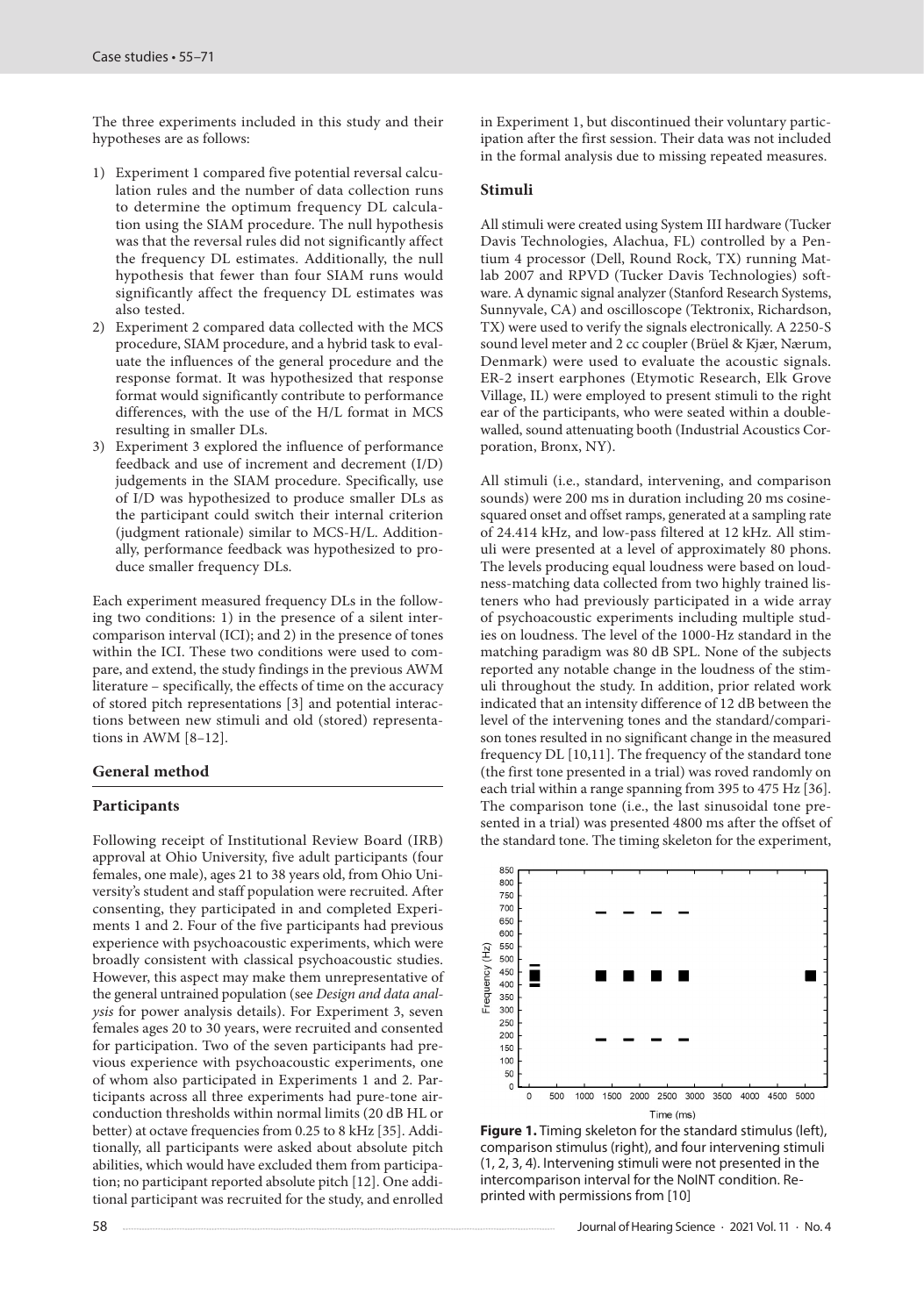adapted from Deutsch [3,14,15], is shown in Figure 1. The frequency of the comparison tone was adjusted adaptively to target the 75% point on the psychometric function. Four intervening stimuli (tones), with frequencies ranging from 183 to 691 Hz (randomly selected), were presented in the ICI between the standard tones and the comparison tones in one of the conditions.

#### **Conditions**

All three experiments consisted of two ICI conditions. In the first condition, hereafter referred to as NoINT, there were silent ICIs with no intervening stimuli present. Participants were presented with a standard tone followed by the onset of the comparison tone 4800 ms later during NoINT (see Figure 1). Following the presentation of the comparison tone, and dependent upon the procedure, participants provided responses (i.e., S/D, H/L, Y/N described later) to the pitch of the comparison tone by pressing a square on the touch-screen monitor. The second ICI condition, hereafter referred to as ToneINT for tonal intervening stimuli, had the same general configuration as NoINT except for the presence of four intervening stimuli (tones). The frequencies ranged from 183 to 691 Hz and were presented randomly in the ICI between the standard and comparison tones in this condition. The onset of the first intercomparison tone occurred 1000 ms after the offset of the standard. Each of the four intervening tones had a duration of 200 ms and each subsequent tone was separated from the prior one by 300 ms. For all three experiments, participants were trained under both ICI conditions (for approximately 15 min prior to formal data collection for the SIAM and for 35–45 min for the MCS). Participants were trained to ensure they understood how to complete each task, consistent with prior work in this area [12].

#### **Measurement of frequency DL**

Across the three experiments, six variations of the SIAM procedure were created that involved alterations to response format, frequency comparison, and performance feedback. Two variations of the MCS, involving alterations to the response format, were employed to investigate the research questions outlined above. Table 1 provides a summary of the variations of the frequency DL data collection procedures. For Experiments 2 and 3 in which different data collection procedures were compared, the order of runs of trials was randomized across the two conditions within a given method prior to moving on to the next method. For Experiments 2 and 3, the order of the frequency DL data collection methods was counterbalanced across participants.

**Table 1.** Summary of the three experimental designs and their purpose

| <b>Experiment</b> | <b>General procedure</b>                                                                                                                                                                                                    | <b>Response</b><br>format | <b>FB</b> | <b>Frequency</b><br>comparison | <b>Frequency DL</b><br>estimation | <b>Runs averaged</b>                                                                                               | <b>ICI</b>   |
|-------------------|-----------------------------------------------------------------------------------------------------------------------------------------------------------------------------------------------------------------------------|---------------------------|-----------|--------------------------------|-----------------------------------|--------------------------------------------------------------------------------------------------------------------|--------------|
|                   | SIAM (target $d'=1$ ) <sup>a</sup>                                                                                                                                                                                          | S/D                       | yes       |                                | Rule 1                            | 2 Runs (max. 200 trials)                                                                                           | <b>NoINT</b> |
|                   | SIAM (target $d'=1$ ) <sup>a</sup>                                                                                                                                                                                          | S/D                       | yes       |                                | Rule 2                            | 3 Runs (max. 300 trials)                                                                                           | ToneINT      |
|                   | SIAM (target $d'=1$ ) <sup>a</sup>                                                                                                                                                                                          | S/D                       | yes       |                                | Rule 3                            | 4 Runs (max. 400 trials)                                                                                           |              |
|                   | SIAM (target $d'=1$ ) <sup>a</sup>                                                                                                                                                                                          | S/D                       | yes       |                                | Rule 4                            |                                                                                                                    |              |
|                   | SIAM (target $d'=1$ ) <sup>a</sup>                                                                                                                                                                                          | S/D                       | yes       |                                | Rule 5                            |                                                                                                                    |              |
| Purpose           |                                                                                                                                                                                                                             |                           |           | (Ries & DiGiovanni, 2009)      |                                   | Investigate reversal rules and number of runs for SIAM - constructed to mimic frequency DLs measured in prior work |              |
| 2                 | SIAM (target $d'=1$ ) <sup>a</sup>                                                                                                                                                                                          | S/D                       | Yes       |                                | Rule 2                            | 2 Runs (max. 200 trials)                                                                                           | <b>NoINT</b> |
|                   | MCS <sup>b</sup>                                                                                                                                                                                                            | H/L                       | No        | Fixed I/D                      | Sigmoid<br>function               | 4 Runs (min. 400 trials)                                                                                           | ToneINT      |
|                   | <b>MCS</b> <sup>b</sup>                                                                                                                                                                                                     | S/D                       | No        | Fixed I/D                      | Sigmoid<br>function               | 4 Runs (min. 400 trials)                                                                                           |              |
| Purpose           | Comparisons of response formats and general procedures investigated in a small sample of participants trained in<br>each task                                                                                               |                           |           |                                |                                   |                                                                                                                    |              |
| 3                 | SIAM (target $d'=1$ ) <sup>a</sup>                                                                                                                                                                                          | S/D                       | Yes       |                                | Rule 2                            | 2 Runs (max. 200 trials)                                                                                           | <b>NoINT</b> |
|                   | SIAM (target $d'=1$ ) <sup>a</sup>                                                                                                                                                                                          | S/D                       | No        |                                | Rule 2                            | 2 Runs (max. 200 trials)                                                                                           | ToneINT      |
|                   | SIAM (target $d'=1$ ) <sup>a</sup>                                                                                                                                                                                          | Y/N                       | Yes       |                                | Rule <sub>2</sub>                 | 2 Runs (max. 200 trials)                                                                                           |              |
|                   | SIAM (target $d'=1$ ) <sup>a</sup>                                                                                                                                                                                          | Y/N                       | No        |                                | Rule 2                            | 2 Runs (max. 200 trials)                                                                                           |              |
|                   | SIAM (target $d'=1$ ) <sup>a</sup>                                                                                                                                                                                          | Y/N                       | Yes       | I/D                            | Rule 2                            | 2 Runs (max. 200 trials)                                                                                           |              |
|                   | SIAM (target $d'=1$ ) <sup>a</sup>                                                                                                                                                                                          | Y/N                       | No        | I/D                            | Rule 2                            | 2 Runs (max. 200 trials)                                                                                           |              |
| Purpose           | Compare 6 SIAM adaptations (response format, performance feedback, and method of frequency comparison) in a<br>small sample of participants trained in each task – make preliminary recommendations for future applications |                           |           |                                |                                   |                                                                                                                    |              |

Note: FB = feedback, ICI= intercomparison-interval, SIAM = single-interval adjustment-matrix; d' = d-prime, MCS = method of constant stimuli, S/D = Same or Different frequency, H/L = Higher or Lower frequency, NoINT= silent ICI, ToneINT = Tonal stimuli in ICI, I = increment (a frequency difference always results in a higher comparison frequency; I/D= Increment/Decrement frequency adjustment (a frequency difference can result in a higher or lower comparison frequency)

<sup>a)</sup> SIAM matrices: the value of the difference between the standard and comparison on any given trial is adjusted adaptively (i.e., Hit: –1 \* step size; Miss: 1 \* step size; False Alarm: 2 \* step size; Correct Rejection: 0 \* step size) based upon the matrix described by Kaernbach for a target performance of 0.5 which estimates 75% correct along the psychometric function<br><sup>b)</sup> Sigmoidal functions fitted to the MCS data were used to determine the 75% correct point on the psychometric functio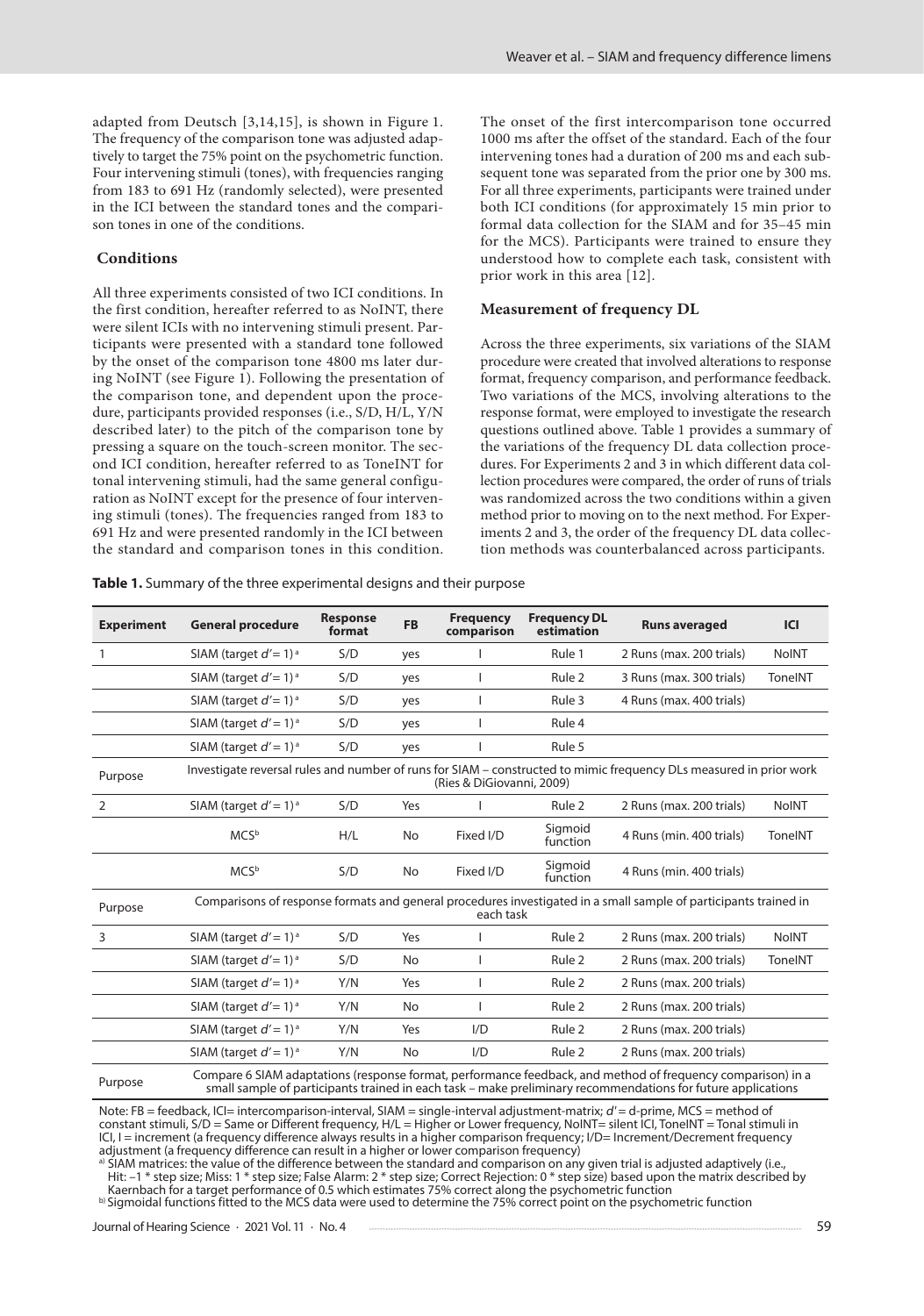#### *Single-interval adjustment matrix (SIAM) procedure*

For the SIAM procedure used in Experiment 1, the participant was prompted to provide an S/D response comparing the comparison tone to the standard tone using a touch screen. The SIAM procedure gave the participant correct performance feedback following each response by changing the color of the button corresponding to the correct answer from blue to yellow for 300 ms. In this way, the participants were therefore provided with feedback about correct and incorrect answers. This deviated from Kaernbach's original work, which provided only feedback on incorrect performance [6]; however, the modification is consistent with later work in this area [11]. The presentation of a Same or Different trial was determined randomly across trials. The likelihood of a Different trial was 75%, until the first reversal was obtained, and then it reduced to 50% thereafter. Each run began at a frequency that was roughly 20 Hz above a participant's likely DL value calculated from an earlier training run. Within a given experimental run, the step size was set to 4.0 Hz for the first four reversals, then to 1.0 Hz for the subsequent reversals. The value of the frequency difference between the standard and comparison on any given trial was adjusted adaptively (i.e., Hit:  $-1$   $*$  step size; Miss: 1 \* step size; False Alarm: 2 \* step size; Correct Rejection: 0 \* step size) based upon the matrix described by Kaernbach to track the 75% line [7]. This matrix was created for a target performance of 0.5, which estimates 75% correct along the psychometric function (see Kaernbach (1990) for different adjustments for different target performances). These adjustments applied to a 'signal' trial (i.e., the pitches were different) and were incremental frequency comparisons (I). The frequency difference (e.g., 10 Hz) was set for each signal trail by the SIAM, however the comparison tone was higher in frequency (e.g., standard tone =  $395$  Hz vs comparison tone =  $405$  Hz). Additionally, for Experiment 3, an adaptation of the SIAM, referred to as SIAM-I/D Y/N, allowed the comparison tone frequency to be either higher (increment) or lower (decrement) in pitch than the standard (e.g., ±10 Hz (with random likelihood), standard tone = 395 Hz vs comparison tone =  $405$  or  $385$  Hz). This is similar to the MCS fixed I/D frequency adjustments, described later, but still controlled the frequency difference between the standard and comparison using the SIAM procedure.

A run consisted of 100 trials in order to match traditionally reported protocols for the MCS [3]. The SIAM rules adopted used the average H rate and CR rate to pinpoint the 75% correct point on the psychometric function. The frequency difference values discard the first four reversals obtained using the staircase procedure [10]. One complete condition measurement consisted of four individual runs. If one of the four individual runs differed from the average of the remaining three by more than two SDs, an additional run was collected. This occurred for 2/40 runs; and the additional run replaced the original run only if it was closer to the mean of the remaining three original run values. This occurred once, representing ~2.5% of the data collected in Experiment 1. Table 2 provides a description of each rule used in Experiment 1.

#### *Number of runs included in SIAM DL*

An additional consideration when evaluating the data collected using the SIAM procedure was determining the number of runs, or tracks, that should be included in the frequency DL estimate for a condition. In the MCS procedure, four runs are collected to develop one psychometric function for the condition (see next section). Prior work mentioned has collected and averaged four runs in the SIAM, following practice, to estimate the frequency DL for formal data analysis [12]. It has not been explored whether four runs with the SIAM procedure are necessary. In Experiment 1, the SIAM procedure was collected four times for each ICI condition, the aim being to determine whether all four runs were necessary to calculate performance when using the SIAM, as reported previously [12]. In more detail, for determining DL estimates, three options allowed averaging across either two, three, or four runs. These options allowed us to determine if fewer than four runs could be implemented to increase data collection efficiency when using the SIAM procedure. The choice was based on being able to compare a participant's performance on a minimum of two runs for stability. Therefore, the first option averaged the first and second runs (2 runs), the second option averaged the first three runs (3 runs), and the last option averaged all four runs (4 runs), as reported in prior work [12].

# *Method of Constant Stimuli (MCS) procedure*

The MCS was only employed for Experiment 2. The two versions of the MCS used in Experiment 2 differed primarily in response format, although different frequency ranges were employed in some conditions. The frequency differences used in the MCS procedures are listed in Table 4. In the

| Rule   | SIAM reversals included in DL mean of 18 reversals                                                                                   | <b>Rule basis</b>                          |
|--------|--------------------------------------------------------------------------------------------------------------------------------------|--------------------------------------------|
| Rule 1 | $1, 2, 3, 4, 5, 6, 7, 8, 9, 10, 11, 12, 13, 14, 15, 16, 17, 18$                                                                      | Matrix count                               |
| Rule 2 | 1, 2, 3, 4, 5, 6, 7, 8, 9, 10, 11, 12, 13, 14, <b>15, 16, 17, 18</b>                                                                 | Matrix count                               |
| Rule 3 | $\frac{1}{2}, \frac{1}{2}, \frac{1}{2}, \frac{1}{2}$ , 5, 6, 7, 8, 9, 10, 11, 12, 13, 14, 15, 16, 17, 18                             | Kaernbach's (1990) Human subjects          |
| Rule 4 | $\frac{1}{2}$ , $\frac{1}{2}$ , $\frac{1}{2}$ , $\frac{1}{2}$ , <b>5, 6, 7, 8, 9, 10, 11, 12, 13, 14</b> , <del>15, 16, 17, 18</del> | Kaernbach's (1990)<br>Monte Carlo sim.     |
| Rule 5 | 1, 2, 3, 4, 5, 6, 7, 8, 9, 10, <b>11, 12, 13, 14</b> , <del>15, 16, 17, 18</del>                                                     | Ries & DiGiovanni (2009) Human<br>subjects |

**Table 2.** Single-Interval Adjustment Matrix (SIAM) reversal rules (Experiment 1)

*Note*: In calculating DL across the rules evaluated (column 1), the reversals dropped are shown in grey and strikeout, while those used are shown in bold. The basis for the rule is indicated in the final column; 'matrix count' indicates that the rule is derived from data collected in this study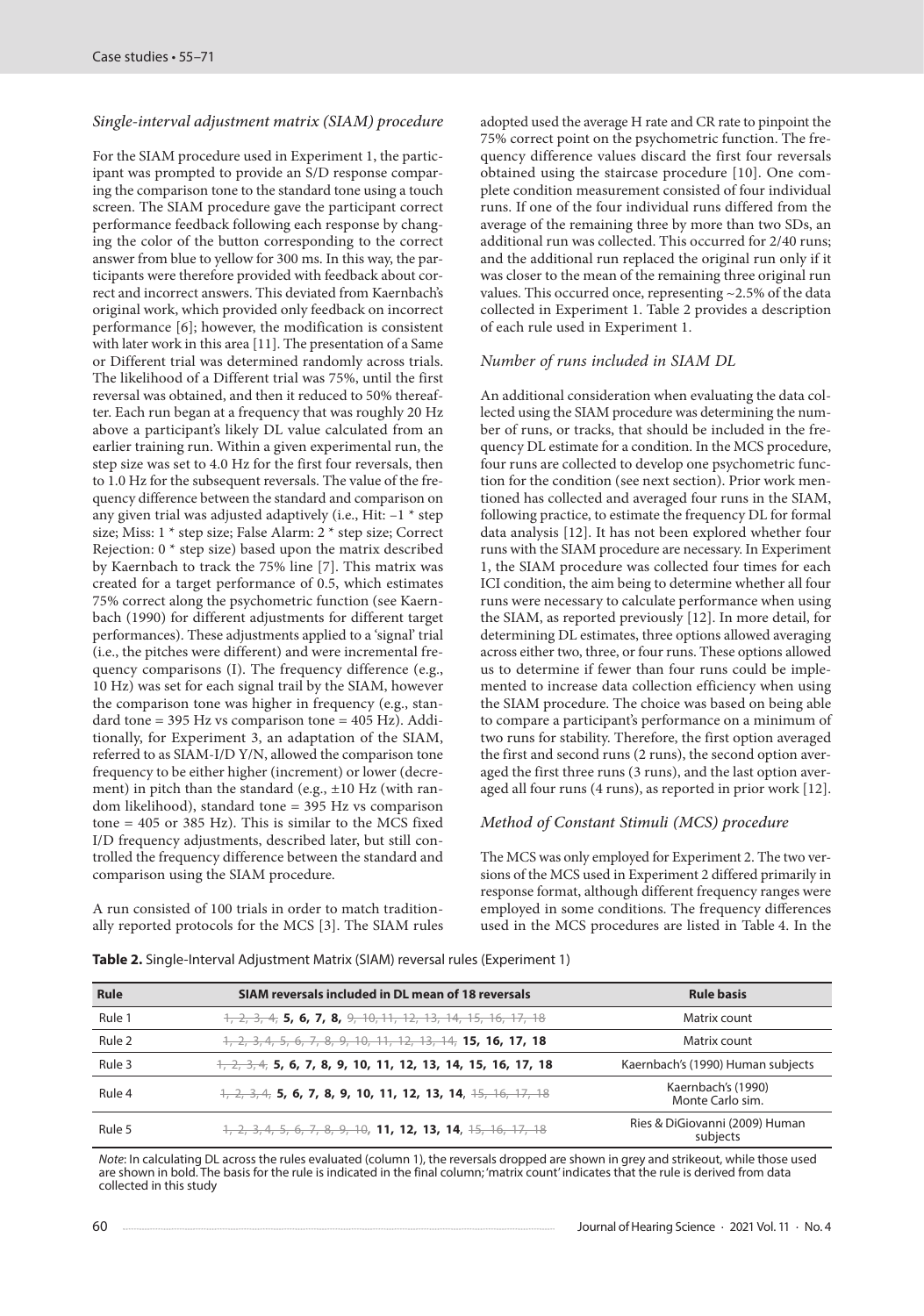first version (MCS H/L), participants indicated, by pressing a button, whether the comparison tone was higher (H) or lower (L) than the standard tone's frequency. In the second version (MCS S/D), the participants indicated whether the comparison tone was the same or different in pitch as the standard by pressing either a button labeled S (for same) or D (for different). A run in either MCS procedure consisted of 10 trials at each of the fixed frequency differences, and 50 trials at 0 Hz difference to obtain an estimate of the participant's response bias. Each run using either MCS procedure consisted of 100 trials (10 presentations  $\times$  5 fixed frequency differences =  $50$  'signal' trials +  $50$  'catch' trials at 0 Hz). This approach to the frequency of the comparison tone uses fixed increments and decrements, and is referred to as 'Fixed I/D' in this study (see Table 1). Each run took approximately 35–45 min to complete, including intermittent breaks offered after every 20 trials. For Experiment 2, three additional runs were completed, two of which replaced the original runs in the formal data analysis  $(2/80 = 2.5\%$  of the data collected).

Sigmoidal functions fitted to the MCS data were used to determine the 75% correct point on the psychometric function. For the H/L response format, the values associated with the zero frequency difference were anchored at 50% correct chance performance for this response format (as an unbiased listener is equally likely to report the comparison tone was 'higher' or 'lower' when provided with a 0 Hz frequency difference). For the hybrid S/D response format, the fitted function was anchored at 0% correct as the chance of a participant responding 'different' increases as the frequency difference increases from zero to maximum performance. The frequency DL was considered to be the point on the sigmoidal function that produced correct responses 75% of the time. The zero frequency difference scores obtained using the MCS procedure were used to monitor response bias such that unbiased responses would result in 50% accuracy for these trials.

For MCS H/L,  $d'$  and  $c$  cannot be calculated due to the lack of CR for the catch trials based on the response format; however, bias towards a participant reporting the catch trial (0 Hz different trials) is likely to be reflected in the mean. The value reported for comparison to *c* (calculated for the SIAM and MCD-S/D), is referred to as the *c\_estimate*. A *c\_estimate* = 0 indicates the participant was equally likely to respond higher or lower on the 50 trials with 0 Hz difference, shown with an asterisk. Positive values reflect a bias toward responding that a comparison tone was higher in pitch that the standard. Data from the SIAM procedure was manipulated following rule 2 discussed in Experiment 1 to calculate DL and performance measures (*d*ʹ and *c*).

#### **Design and data preparation**

Prior work using classical psychoacoustic methods has meant that, due to economic considerations, recruitment involved only a few participants who completed several hours of data collection within each experiment [6]. Instead, in this work, several hundreds of trials were collected per participant and measures of sensitivity (*d*ʹ) were computed from signal detection theory [6,29]. To ensure that the calculation method employed similar participant criteria, *d*ʹ and *c* values were calculated when applicable. Both *d*ʹ and *c* are measures of sensitivity or bias [13]. Following the recommendation by Brown & White, calculation of *d*ʹ and *c* used a correction method adapted to avoid infinite discriminability (such as  $H = 100$  and  $M = 0$ ;  $CR = 100$ , and  $FA = 0$ ). If a participant produced zero for any given category, a minimum value of 0.25 was added to all response counts (H = 100.25, M = 0.25, CR = 100.25, and FA = 0.25) in the calculation [37].

Additionally, retaining participants across each condition and experiment was prioritized over sample sizes. To keep experimentation time at a manageable level, small numbers of subjects were tested (*N* = 2 to 10) [38*–*40]. Therefore within-subject designs with Geisser–Greenhouse adjustment to control for Type I errors due to small sample sizes were employed [6]. An a priori power analysis using Gpower 3.1.9.4 indicated a minimum of 3 participants would be required to set the power at 0.80 for an *F*-test, with repeated measures ANOVA used within factors to identify a large effect size (i.e.,  $\geq$ .70). In this way, 5 participants are sufficient to identify an effect size  $f \ge 0.4$  (Critical  $f = 1.84$ ). The use of planned comparisons (Experiment 2) and RM MANOVA (Experiment 3) reduced the likelihood of Type II errors, and so both approaches were employed. A minimum of 5 participants in each experiment was required to reduce Type II and Type I errors (Beta >.80 (Gpower v3.1.9.4) for planned within-subject factors.

#### **Experiment 1: SIAM calculation for frequency DL**

The purpose of Experiment 1 was to establish the optimal calculation protocol for the adaptive measurement runs. Using the SIAM procedure, there are two factors that need to be considered when calculating DLs: 1) the specific reversal points to average within a given run; and 2) the number of runs to collect which must be averaged to give the DL value. The most prudent rules for calculating the frequency DLs for the SIAM procedure in a delayed comparison task are not explicitly defined, but Table 2 incorporates three reversal rules derived from prior work [7,12]. In addition to these rules, matrices were planned for each run collected using the SIAM. There were a total of 80 matrices (2 metrics  $\times$  5 participants  $\times$  4 runs  $\times$  2 ICI conditions). The metrics, frequency DL, and standard deviation (*SD*) for each independent run were based on all possible combinations of reversals points, which were inspected to determine if additional reversal rules might emerge as optimal for each frequency DL calculation method. Rule 1 is the most efficient protocol because the participant undertakes the least amount of trials and reversals (see Table 2 for rule 1); we postulate that the most efficient calculation rules may sacrifice consistency of DL values.

#### **Data preparation procedure**

According to Kaernbach's [7] computer simulations, runs with greater than 16 reversals produce approximately the same total error regardless of whether the experimenter drops the first 2 or 4 reversals. However, for experiments involving humans, Kaernbach [7] opted to drop the first 2 reversals out of a total of 18 reversals. Therefore, the two rules adapted from Kaernbach's work were evaluated in comparison to the approach used by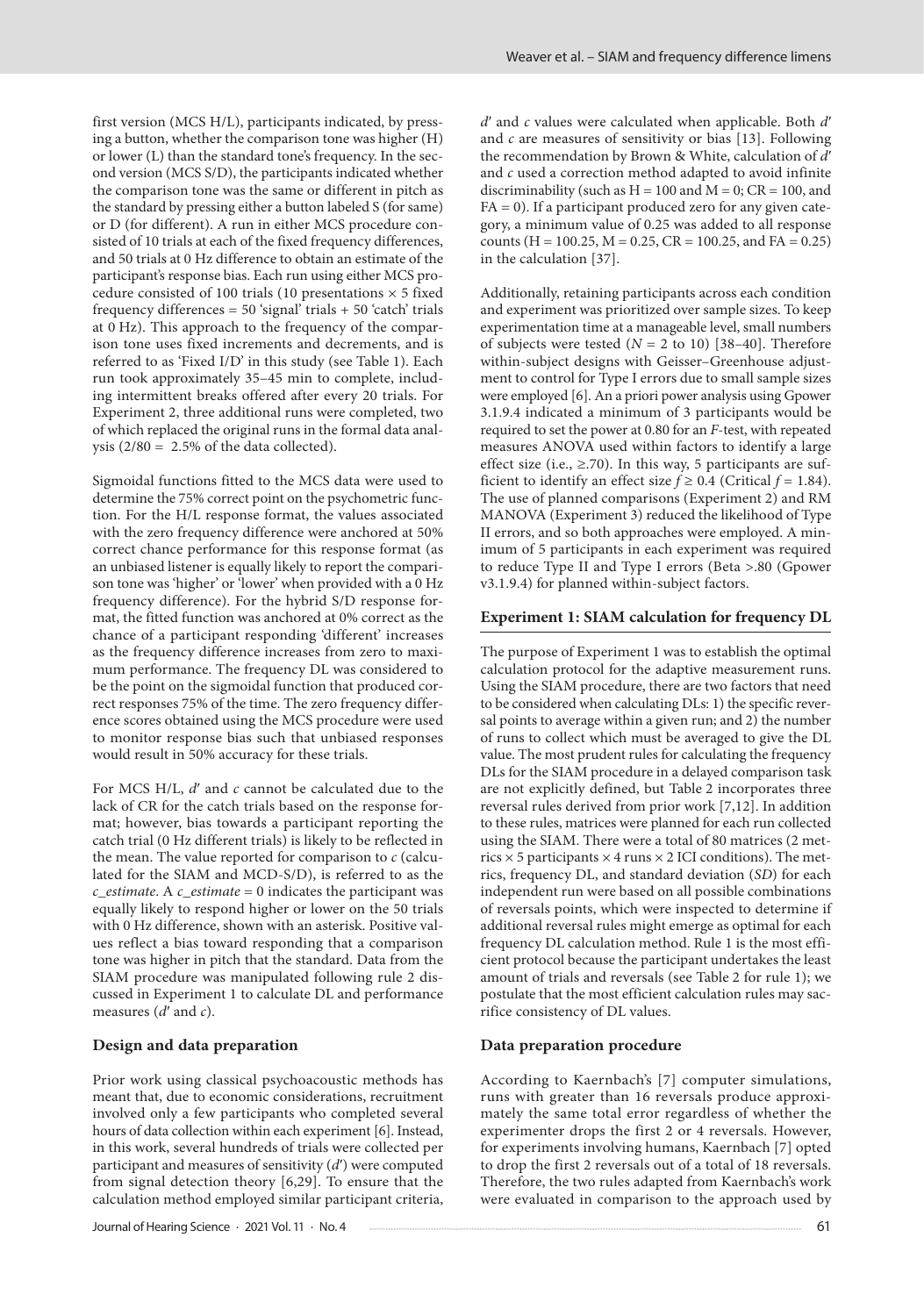Ries & DiGiovanni [12], with the expectation that one would provide the optimal balance of efficiency and consistency within frequency DL measurements. At the same time as these three reversal calculation rules were being investigated, the data was further inspected to determine if any additional reversal rules resulted in more efficient (fewer trials) or smaller DL values, such as those produced in the MCS in prior work.

Reversal rules were evaluated for the calculation of frequency DL by generating matrices for each run collected in the SIAM. Each cell in a matrix represented a different calculation scheme (i.e., rules to obtain a participant's DL). When developing the matrices, only the first 18 reversal points were included, as all 5 participants completed at least 18 reversals across the 100 trials in each of their 8 runs in the SIAM. Additionally, all calculations dropped the first 4 reversals collected, which used a larger SIAM frequency adjustment step size. All possible remaining reversal rules then averaged at least 4 reversal points thereafter (Note: total # reversals – # dropped reversals = # of reversal points used to calculate mean and variability of reversal points). The cells within the matrices containing the lowest DL mean and *SD* were identified for each of 40 matrices for each metric (i.e., 2 conditions  $\times$  4 runs  $\times$  5 participants). This process was conducted for both frequency DL and SD across reversal points for each of the 4 independent runs. Rule 1 produced the lowest DL value 10% of the time (4/40) and the smallest *SD* 12% of the time (5/40). Rule 2 produced the lowest DL value 53% of the time (21/40) and the smallest *SD* 38% of the time (15/40). This finding was consistent with those reported by Ries & DiGiovanni [12]. Therefore, five rules were analyzed further to determine which reversal rule provided the most stable and consistent result (see Table 2 and Figure 2). Figure 2 illustrates each of the five rules reported in Table 2 for participant 1. The performance measures, H rate and FA rate, were used to estimate both *d*ʹ and *c* for all reversal rules tested (see [27] and [13] for calculation details).

# **Results**

The average DLs were calculated across the four runs using each of the five rules. A repeated measure analysis of variance (ANOVA), with the rules serving as the independent variable and the DL values as the dependent variable, was conducted. A Geisser–Greenhouse adjustment (G-GA) was applied to correct for a violation of sphericity within the data and small sample size. The results of the analyses suggest there was a significant difference for ICI condition  $(F(1,4) = 17.35, p = 0.014;$  observed power = 0.89), indicating that, regardless of reversal rules employed across trials, the NoINT condition will always produce lower DL values (*M* = 12.48 Hz; *SD* = 3.10 Hz;  $SE = 0.62$  Hz) than the ToneINT condition ( $M = 34.79$  Hz; *SD* = 9.87 Hz ; *SE* =1.97 Hz).

Results indicated a significant difference across reversal rules  $[F(4,16) = 6.62, p = 0.028;$  observed power = 0.96]. Fisher's protected-*t* Least Significant Difference (LSD) Multiple-Comparisons Tests with an alpha level of 0.05 were used for post hoc pairwise comparisons [41]. Results of the post hoc analysis showed that the frequency DL values calculated using rules 1 (*M* = 25.32 Hz; *SE* = 4.78 Hz), 3 (*M* = 23.56 Hz; *SE* = 4.12 Hz), and 4 (*M* = 24.17 Hz; *SE* = 4.54 Hz) were significantly larger than those produced by rule 2 (*M* = 21.96 Hz; *SE* = 4.22 Hz). Rule 5 (*M* = 23.21 Hz; *SE* = 4.03 Hz) was not significantly different from rule 2. It appears that both rule 2 and rule 5 allow the listener to hone their measurement; however, the use of rule 2 resulted in smaller DL values without a concomitant increase in variability (SD). Therefore, the remainder of the data for the SIAM procedure tasks were calculated using rule 2: 18 reversals were collected, and only the last 4 reversals were averaged in to the participant's DL value (*Mreversals* 15–18).

# *Runs analysis*

The DL values obtained from the four run options were analyzed using a repeated measures ANOVA with the numbers of runs (run option) serving as the independent variable and the DL values as the dependent variable. A Geisser– Greenhouse adjustment (G-GA) was applied to correct for a violation of sphericity within the data and the small sample size. The results of the analyses showed no significant difference for run option  $(F(2,8) = 1.05, p = .37;$ observed power = 0.18). Therefore, there was no significant difference in DLs across conditions and participants with the SIAM procedure using either 2 runs ( $M = 20.44$  Hz; *SE* = 3.97 Hz), 3 runs (*M* = 21.81 Hz; *SE* = 4.48 Hz), or all 4 runs (*M* = 21.55 Hz; *SE* = 4.29 Hz).

To ensure the calculation method was employing similar participant criteria, *d*ʹ and *c* values were calculated for each of the possible run options for rule 2. As rule 2 reduced the number of trials contributing to the calculation of DL values, a correction method was adopted (described in *Design and data preparation*). Table 3 reports the three different run averaging options (i.e., 2 runs, 3 runs, 4 runs) for the two conditions employed to compute overall DL values, standard error, mean *d*ʹ*,* and mean *c* across participants. Within each condition there was a small range of d' values (NoINT = 1.6 to 1.71, ToneINT = 1.42 to 1.65), indicating that the perceptual distance between the standard and comparison stimuli were adjusted only slightly as additional runs were added into the calculation. Additionally, the range of *c* values were small (NoINT =  $-0.01$  to  $-0.10$ , ToneINT =  $<$ .01 to 0.09), reflecting small deviations from the neutral point (i.e.,  $c = 0$ ) criterion across participants for both conditions.

#### **Discussion**

The null hypotheses for Experiment 1 suggested that the reversal rules would not significantly influence the frequency DL estimates. The results support rejection of the null hypothesis. The null hypothesis, that fewer than four SIAM runs would significantly affect the frequency DL estimates, is also unsupported by the results. The findings from Experiment 1 indicate that various factors can influence the absolute DL values obtained by using the SIAM procedure. The two factors explored in this experiment were: 1) the implemented reversal calculation rule; and 2) the number of runs averaged to estimate a participant's DL value. The SIAM procedure is designed so that the outcome converges on a designated point within the psychometric function, depending on the adaptive adjustment values. These adjustment values were determined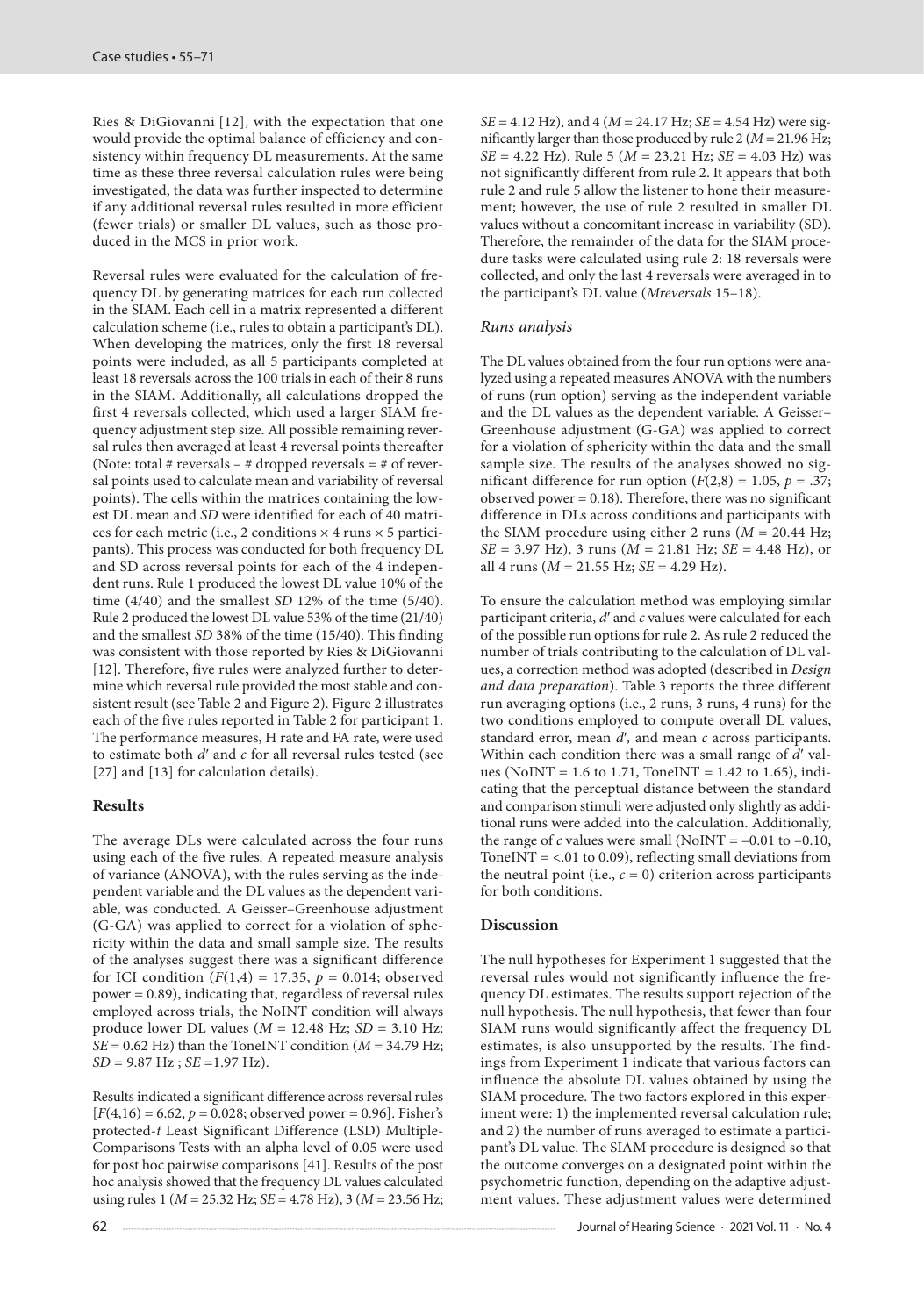

Figure 2. Reversal data for participant 1. The first five plots (labeled Rule 1 – Rule 5) show the reversals included in the calculation of frequency DL for each rule investigated for Run 1. Grey shading indicates reversals not used for the respective reversal rules (see Table 2). The bottom right plot (outlined with a black box) shows results for Run 2 Rule 2 of the same participant (DL = 15.5 Hz). When averaged with the DL obtained from Run 1 Rule 2 (12.5 Hz; top right plot), the estimated DL for participant 1 is 14.00 Hz (SD = 2.12 Hz), which is the recommended frequency DL estimated from the results of Experiment 1

| Table 3. Descriptive statistics for the SIAM DL for condition and number of runs (Experiment 1) |  |
|-------------------------------------------------------------------------------------------------|--|
|-------------------------------------------------------------------------------------------------|--|

|              |           | 2 Runs    | 3 Runs    | 4 Runs   |
|--------------|-----------|-----------|-----------|----------|
|              | Mean      | 11.55 Hz  | 11.54 Hz  | 11.88 Hz |
|              | <b>SE</b> | $1.05$ Hz | $1.44$ Hz | 1.35 Hz  |
|              | <b>SD</b> | 2.11 Hz   | 5.30 Hz   | 3.61 Hz  |
| <b>NoINT</b> | d'        | 1.60      | 1.71      | 1.60     |
|              |           | $-0.10$   | $-0.01$   | $-0.09$  |
|              | Mean      | 29.38 Hz  | 32.08 Hz  | 31.22 Hz |
| ToneINT      | <b>SE</b> | 5.45 Hz   | 5.96 Hz   | 5.85 Hz  |
|              | <b>SD</b> | 10.44 Hz  | 11.40 Hz  | 10.53 Hz |
|              | d'        | 1.65      | 1.42      | 1.54     |
|              |           | 0.09      | < 0.01    | 0.07     |

*Note*: Mean, standard error (SE), and standard deviation (SD) are reported in hertz (Hz). D-prime (*d'*) and criterion measure (*c*) were<br>calculated for each participant and reported as an average across participants. NoI Tones. There were no significant differences across the runs included in the DL values within each condition. Calculations involve adding 0.25 correction to all cells (instead of just adding a correction of 1 to the missing cell, see Brown & White [37])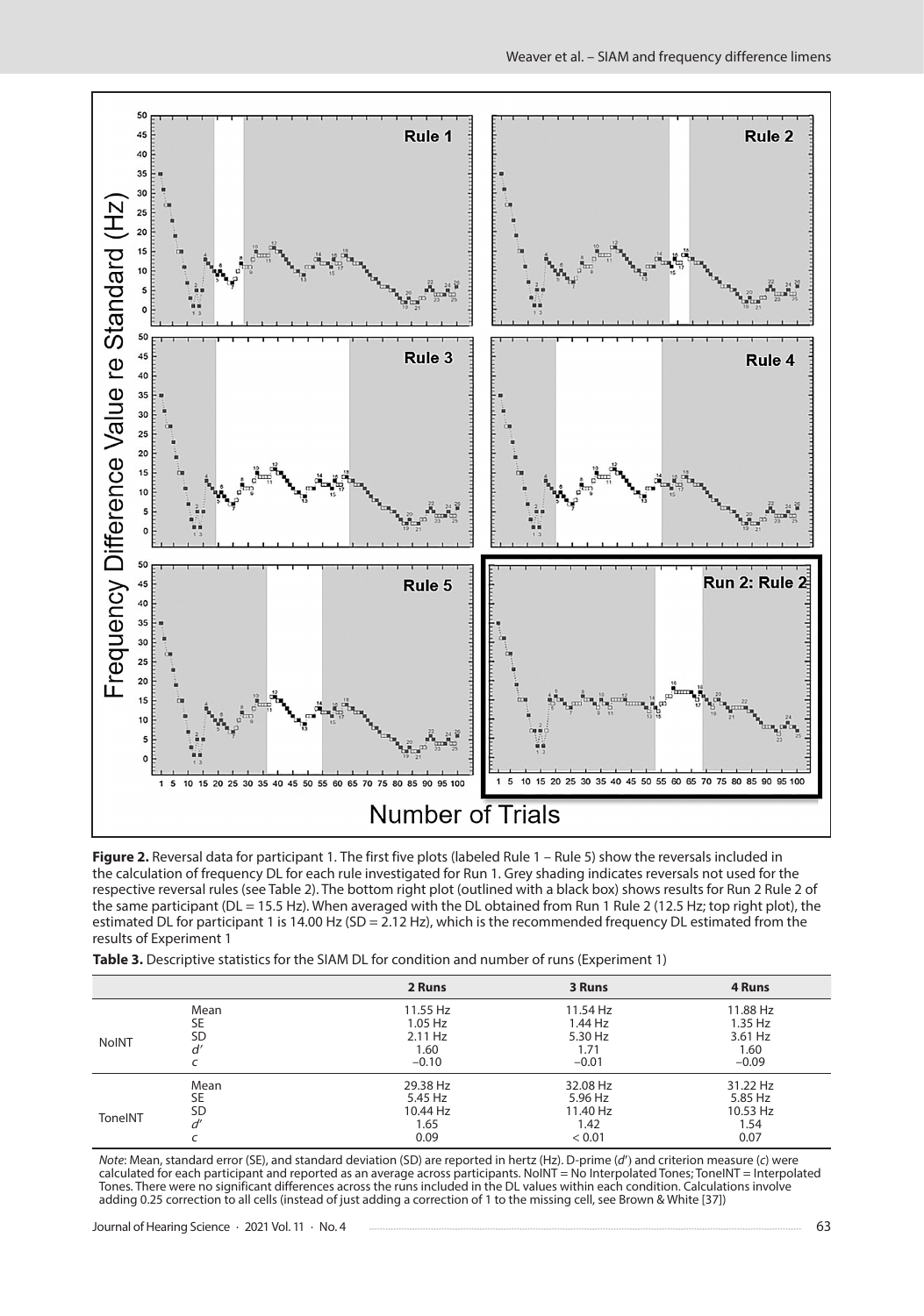by Kaernbach [7] using the SIAM procedure for measuring tonal thresholds when noise was present. Kaernbach determined that discarding the stimulus values associated with the first 4 reversals of a given run and averaging the next 8 to 10 reversals collected (i.e., rule 4 in this study) resulted in efficient estimation of a listener's performance with a low error rate.

The current study demonstrated that reversal rules are influential in estimating the DL produced during a delayed comparison task, rejecting the null hypothesis. Instead, it was found that discarding the frequency values associated with the first 14 of 18 reversals and averaging only the last 4 reversals (i.e., rule 2 in this study) produced significantly smaller estimates for frequency DL values, and are considered to be more consistent across reversal points. Since auditory discrimination is a more complex task than detection, discarding more reversal points in order to accurately quantify participant performance is logical for a task requiring more difficult auditory processing [24]. It should be noted the calculation rule applied by DiGiovanni & Ries [12] (i.e., rule 5), was not statistically different than rule 2; however, it becomes more efficient as the number of trials are reduced. However, additional factors related to the SIAM procedure would need to be investigated in order to obtain a comprehensive understanding of all the influential procedural choices (e.g., step size adjustments).

Additionally, the number of runs averaged within a DL calculation was investigated to determine if it was an influential factor during the SIAM procedure. When only the first two runs were included, efficiency increased, as fewer total trials were necessary. Including more than two runs provided additional data yet did not significantly alter the DL values produced, and resulted in similar perceptual distance for the task calculated by *d*ʹ. The value of *d*ʹ presumes that there are equal variance distributions for both the mean of a signal distribution and of a noise distribution. When attempting to streamline data collection and calculation of *d'*, the number of FA and M are often reduced. Therefore, a correction method needs to be adopted to avoid infinite discriminability. While caution should be taken when using correction values to calculate *d*ʹ, the goal of this experiment was to determine if additional runs significantly altered *d*ʹ when internal *c* was used as a reference rather than a dependent variable. Determining that additional runs after the first two did not significantly alter the DL values (or marginally change the perceptual distance for the task calculated by *d*ʹ) may serve to indicate that the SIAM procedure following these recommendations is quicker and more efficient when it uses a rule that terminates data collection following 18 reversals and reduces the number of total runs needed. Similar to observations with the MCS procedure, the DL values were smaller in NoINT than in the ToneINT condition when using the SIAM procedure. This experiment yielded an effective SIAM procedure that could then be used to compare DL values obtained with the MCS procedure, albeit not directly tested and compared within Experiment 1.

These results may indicate that, with the SIAM procedure, learning or adapting to the task is not necessary; thus, bias has less impact on results [7,42]. This indicates that this psychometric function does not require redundancy to

stabilize participant performance. As mentioned before, larger *d*ʹ values can either represent a smaller *SD* of the distributions or a greater perceptual distance between the participant's representation of the standard and comparison distributions [13]. If learning, or adaptation to the tasks, occurred across the four runs, we would expect a systematic change in the *d*ʹ or *c* values. It is possible that there is a tendency for a participant's criterion to become more liberal as additional runs are collected (since the values became slightly negative in the NoINT condition), but the change was negligible.

Overall, the results of Experiment 1 indicate that the SIAM procedure approaches the set target point (i.e., the 75% point on the psychometric function) with fewer trials and does not require redundancy of four runs to stabilize participant performance. However, inspection of *d*ʹ values suggests that in our current sample this is slightly above the 75% point (i.e., *d'* values produced across all reversal rules were on average greater than 1.0). Streamlining this task is optimal for many reasons, including removal of the potential for inattention or fatigue during data collection [43]. Based on these findings, the SIAM frequency DLs for the remainder of this study were calculated using rule 2 (*Mreversals* 15–18), which were calculated from the first two runs collected following the training procedures indicated above.

# **Experiment 2: General procedure and response format**

The purpose of Experiment 2 was to determine the influence, dictated by the methods (SIAM vs. MCS), that the general procedure and response format have on the measurement of an individual's DL. The measurements of frequency DLs in the two conditions were evaluated by both the MCS and SIAM procedures, as implemented in prior studies [11,12], along with a hybrid procedure that combined the general procedure of the MCS with the SIAM response format used in the aforementioned investigations (i.e., MCS-SD). We expected that, if the general procedure had a major effect on performance, that 1) the use of the MCS procedure would result in similar DL values regardless of response format (i.e., H/L vs. S/D); and 2) DL values would differ significantly between the SIAM and MCS procedures with either response format. Conversely, should the response format dominate performance, it was expected that: 1) DL values would be similar between the SIAM and MCS procedures using the S/D response format; and 2) DL values from the MCS procedure implementing the H/L format would significantly differ from both the SIAM and MCS procedure paired with the S/D responses. This was investigated with two a priori planned comparisons.

# **Experimental variables**

Experiment 2 used the same stimuli explained in the general method, as well as the same timing skeleton (see Figure 1). However, depending on the experimental condition used, the frequency of the comparison tone was either presented at one of several different fixed intervals and was selected randomly per trial (MCS procedure) or adjusted adaptively to target the 75% point of the psychometric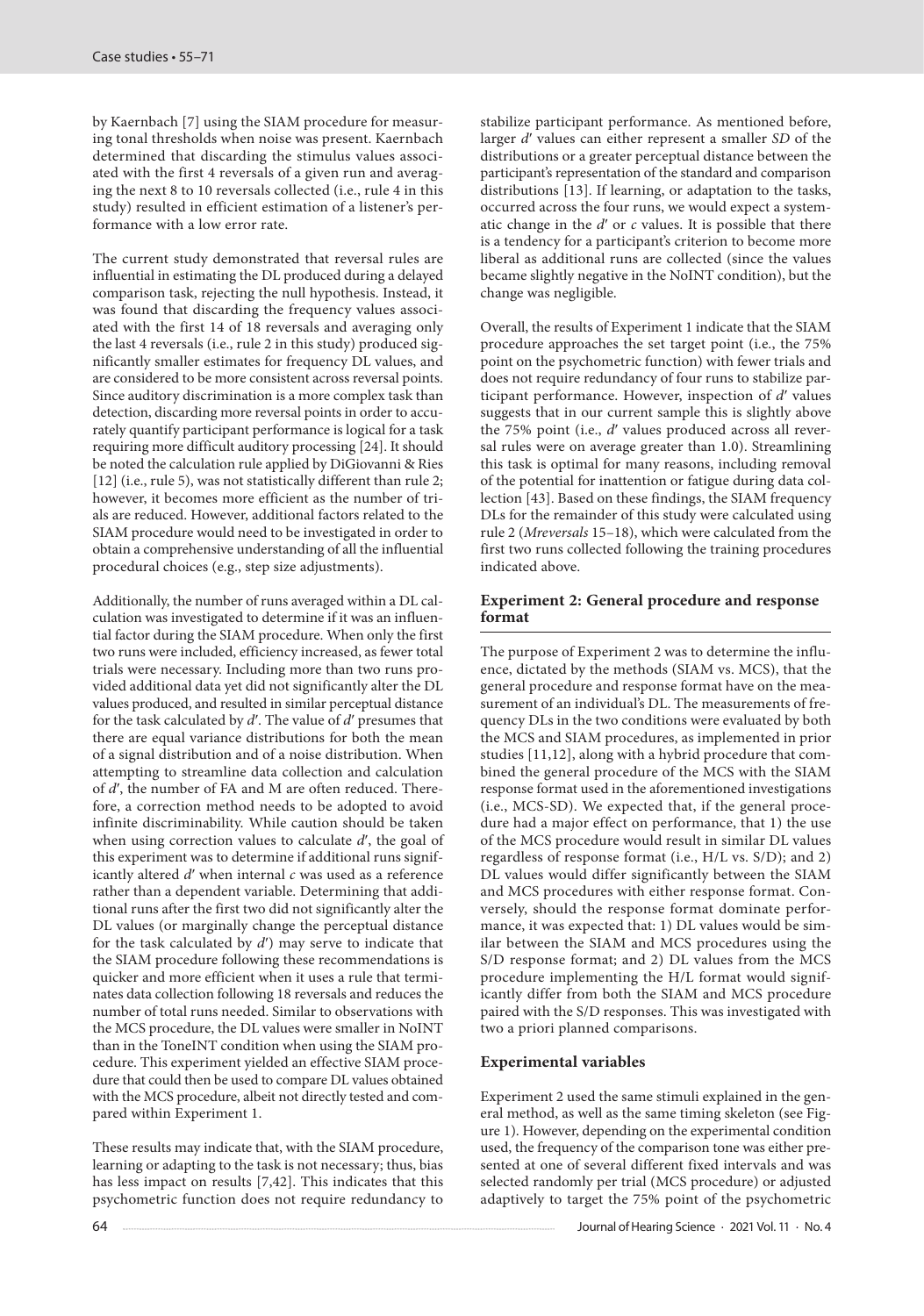| <b>Response Format</b> | <b>No Interpolated Tones (NoINT)</b>                      | <b>Interpolated Tone (ToneINT)</b>                          |
|------------------------|-----------------------------------------------------------|-------------------------------------------------------------|
| H/L                    | 10 trials $\pm$ 4, 8, 12, 16, 20 Hz<br>$50$ trials = 0 Hz | 10 trials $\pm$ 10, 20, 30, 40, 50 Hz<br>50 trials = $0$ Hz |
| S/D                    | 10 trials $\pm$ 4, 8, 12, 16, 20 Hz<br>$50$ trials = 0 Hz | 10 trials $\pm$ 15, 30, 45, 60, 75 Hz<br>50 trials $= 0$ Hz |

**Table 4***.* Method of constant stimuli (MCS) – comparison of stimulus values

*Note:* S/D = Same/Different; H/L = Higher/Lower

function (SIAM procedure). The fixed interval values used in the MCS procedure were determined from pilot data to ensure the responses for frequency differences were obtained at several points across the psychometric function. Table 4 lists the values of the comparison tone used in the MCS procedure. (Note: the difference in hertz of the fixed frequencies of the comparison tones across the MCS procedure's ICI conditions is required to find the frequency DL corresponding to the 75% correct point on the psychometric function.) Participants' frequency DL performance in each condition was measured using three methods: two versions of the MCS that differed in regard to response format (H/L or S/D), and one from data obtained using SIAM. Each participant completed four runs in each of the two conditions (NoINT, ToneINT) for each of the three methods (MCS-H/L, MCS-S/D, SIAM).

#### **Results**

The DL values obtained using all three methods were analyzed using a repeated measures ANOVA with ICI condition (NoINT, ToneINT) and method (MCS-H/L, MCS-S/D, SIAM) as the within-participant independent variables and DL as the dependent variable. The G-GA was applied to correct for a violation of sphericity and small sample size. From the full model, significant differences were identified for condition  $(F(1,8) = 21.48, p = 0.01;$  observed power = 0.93) and method  $(F(2,8) = 4.64, p = 0.045;$  observed power = 0.61). There were no significant interactions identified. Table 5 shows descriptive results. A priori planned comparisons, based on the hypotheses used for the three procedures, indicated the MCS-H/L procedure resulted in significantly

| <b>ICI condition</b> | MCS-H/L | <b>Hybrid MCS-S/D</b> | <b>SIAM</b> |
|----------------------|---------|-----------------------|-------------|
| <b>NoINT</b>         |         |                       |             |
| Mean                 | 8.30 Hz | 10.60 Hz              | 11.55 Hz    |
| SE                   | 1.55 Hz | $1.52$ Hz             | $1.05$ Hz   |
| <b>SD</b>            | 3.50 Hz | 3.40 Hz               | 2.11 Hz     |
| d'                   |         | 1.56                  | 1.60        |
| C                    | $+6.8*$ | $+0.12$               | $-0.10$     |
| ToneINT              |         |                       |             |
| Mean                 | 19.6 Hz | 26.8 Hz               | 29.38 Hz    |
| SE                   | 4.35 Hz | 2.79 Hz               | 5.45 Hz     |
| <b>SD</b>            | 9.70 Hz | 6.20 Hz               | 10.44 Hz    |
| d'                   |         | 1.33                  | 1.65        |
| C                    | $-3.0*$ | $-0.11$               | $+0.09$     |

#### **Table 5.** Descriptive statistics for Experiment 2

*Note*: ICI = intercomparison interval, SIAM = single-interval adjustment-matrix; *d′* = d-prime, MCS = method of constant stimuli, S/D = Same or Different frequency, H/L = Higher or Lower frequency, NoINT = silent ICI, ToneINT = tonal stimuli in ICI. Mean, standard error (SE), and standard deviation (SD) are reported in hertz (Hz). D-prime (*d′*, the sensitivity index) and the criterion measure in SDT (*c*, the distance from an unbiased neutral criterion) were calculated for each participant and reported as an

average across participants<br>\*c\_estimate: For MCS H/L, *d* ′and *c* cannot be calculated for the MCS-H/L method due to the response format in which there is lack of correct rejections in catch trials. A value of 0 therefore indicates the participant was equally likely to respond higher or lower on 50 trials with 0 Hz difference, and is shown with anasterisk. Positive values reflect a bias toward responding that the comparison tone was higher in pitch than the standard

**Table 6.** Planned comparison for response format and procedure (Experiment 2)

| <b>Comparisons</b>             | <b>MSD</b> | n | <b>SE</b> |          | df |
|--------------------------------|------------|---|-----------|----------|----|
| MCS(H/L) vs. MCS(S/D) and SIAM | 12.28      |   | 4.34      | $2.83**$ |    |
| MCS(H/L) and MCS(S/D) vs. SIAM | 10.42      |   | 4.34      | $2.40*$  |    |

*Note*: MCS = method of constant stimuli; SIAM = single-interval adjustment matrix, H/L = higher or lower response format, S/D = same or different response format; MSD = mean square difference; SE = standard error. For planned comparisons, the error term in mean square (error) = 3.45 (*N* = 5)

\*Significant at an alpha level of 0.05 (one-tailed)

\*\*Significant at an alpha level of 0.025 (one-tailed)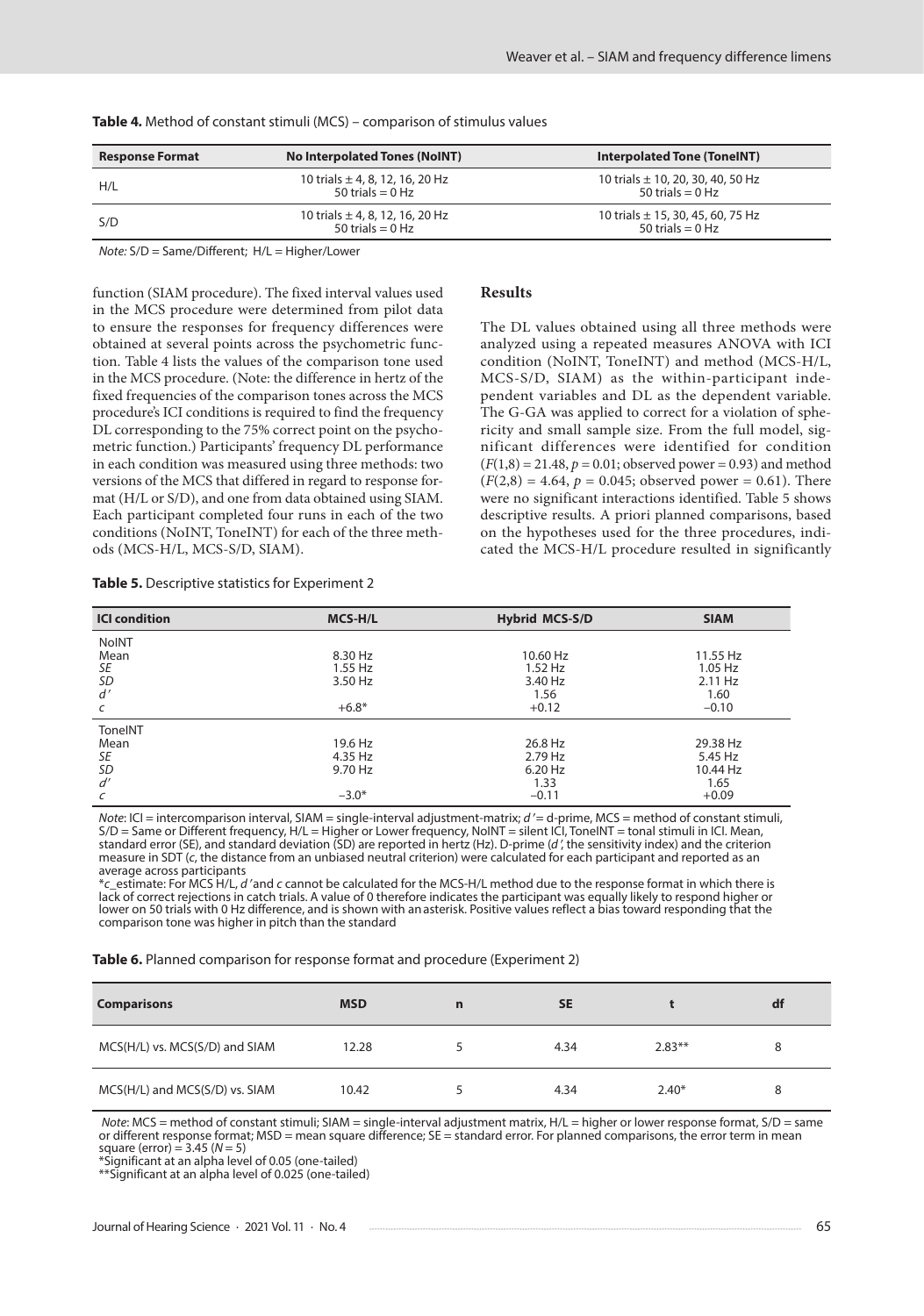

**Figure 3.** Box plots of limen values in hertz (*y*-axis) across participants for each method and response format (*x*-axis). The horizontal line within each box indicates the median and dashed lines indicate the mean. Upper and lower boundaries indicate the 25th and 75th percentiles, and whiskers indicate the highest and lowest values. White boxes represent performance with condition 1 (NoINT) and grey boxes represent performance with condition 2 (ToneINT)

smaller DL values (*M* = 13.97 Hz; *SE* = 2.88 Hz) compared to those obtained across the MCS-S/D (*M* = 18.68 Hz; *SE* =3.09 Hz) and SIAM (*M* = 21.54 Hz; *SE* = 4.16 Hz) procedures ( $p = .045$ ). The results obtained using the MCS-S/D and SIAM procedures did not differ significantly from one another. Table 6 provides results of the comparison and Figure 3 illustrates differences in individual participant performance for each condition and method.

#### **Discussion**

The extent of interference produced in the two standard tasks and the hybrid task (i.e., MCS-S/D) were quantified through measurement of frequency DLs. As expected, the ToneINT condition, regardless of the procedure, produced significantly larger DL values relative to the other conditions, as illustrated in Figure 3. The results for the NoINT and ToneINT conditions are similar to the patterns of performance reported in previous research using the traditional MCS [11] and SIAM procedures [12].

The outcomes of this study also indicate that response format has a greater influence on DL values than the general method of measurement. Had the general method of measurement (i.e., general procedure) been the dominant factor, DL values obtained between similar methods (i.e., MCS-H/L and MCS-S/D) would have been comparable. Instead, actual DL values obtained using the MCS-H/L and MSC-S/D differed significantly. In contrast, response formats had an effect on absolute DL values obtained using the S/D response format, where the mean DLs were higher than the H/L response format. This difference was likely due to changes in the internal criterion adopted for each response type [13]. Additionally, listener performance did not differ significantly when the two methods (i.e., hybrid MCS-S/D and SIAM) having a common response format were compared. This is likely to occur because the S/D

response format tends to make participants adopt a more conservative, stricter criterion for change detection [13]. This stricter criterion produces significantly larger DL values for the SIAM and MCS-S/D compared to the MCS-H/L.

Past research employing S/D response formats has shown that participants are likely to respond "D" only when they are certain they are answering correctly [34]. In contrast, listeners will adopt a more liberal criterion when they are prompted to make a judgment about a stimulus characteristic already assumed to differ along some dimension, as in the MCS-H/L procedure. Adopting the liberal decision criterion resulted in lower DL values, supporting Wickelgren's [33] rationale that different mechanisms may be responsible for S/D judgments. While the present data showed changes in internal criterion values based on response format, we note that internal *c* cannot be measured in the same manner. A liberal criterion corresponds to a positive *c* for the MCS-H/L, but to a negative *c* for the MCS-S/D; therefore, they were not introduced as a dependent factor for this study. Despite the inability to conduct a direct comparison between measured internal *c*'s for MCS-H/L and MSC-S/D, these *c* values are still worth referencing for discussion based on findings from previous literature that suggest there is a more extreme response bias when employing MCS procedures [44]. These values for Experiment 2 are included in Table 5.

While absolute DL values can differ depending on response format, the general pattern of performance is maintained. Prior work has addressed issues that may arise when streamlining data collection (e.g., reducing the number of trials) and appropriately calculating *d*ʹ without overestimating the participants' discriminability (i.e., ability to discern two pitches). Experiment 2 clarifies choices made when opting to perform pitch discrimination in AWM and highlights factors that may contribute to frequency DL values (i.e., internal *c*). Results from Experiment 3, to be discussed later, clarify the effects of response feedback, and increments and decrements (I/D), on the calculation of a listener's frequency DL, *d*ʹ, and *c*.

We note that our conclusion is speculative, since bias can only be monitored using the MCS-H/L, rather than with the MCS-S/D. When using the H/L response format, listeners already know that the stimulus will differ in some way, and so it makes sense to conclude that a DL value gathered from the MCS-H/L is likely to lead to a more *liberal* criterion and produce a more enhanced (artificial) DL value. While these values provide insight into the limits of discrimination for an individual, the SIAM may be a more reliable DL assessment, resulting in more meaningful (real world) DL values. An advantage of the SIAM procedure is its ability to calculate *d*ʹ values from fewer trials, which reduces the possibility of listener fatigue. Support for this theory is based on the outcomes and stability gathered in Experiment 1, where DL values did not deteriorate following the addition of more runs.

#### **Experiment 3: SIAM response format, feedback, and frequency adjustment**

While Experiment 2 investigated differences in performance across two response formats (H/L and S/D) and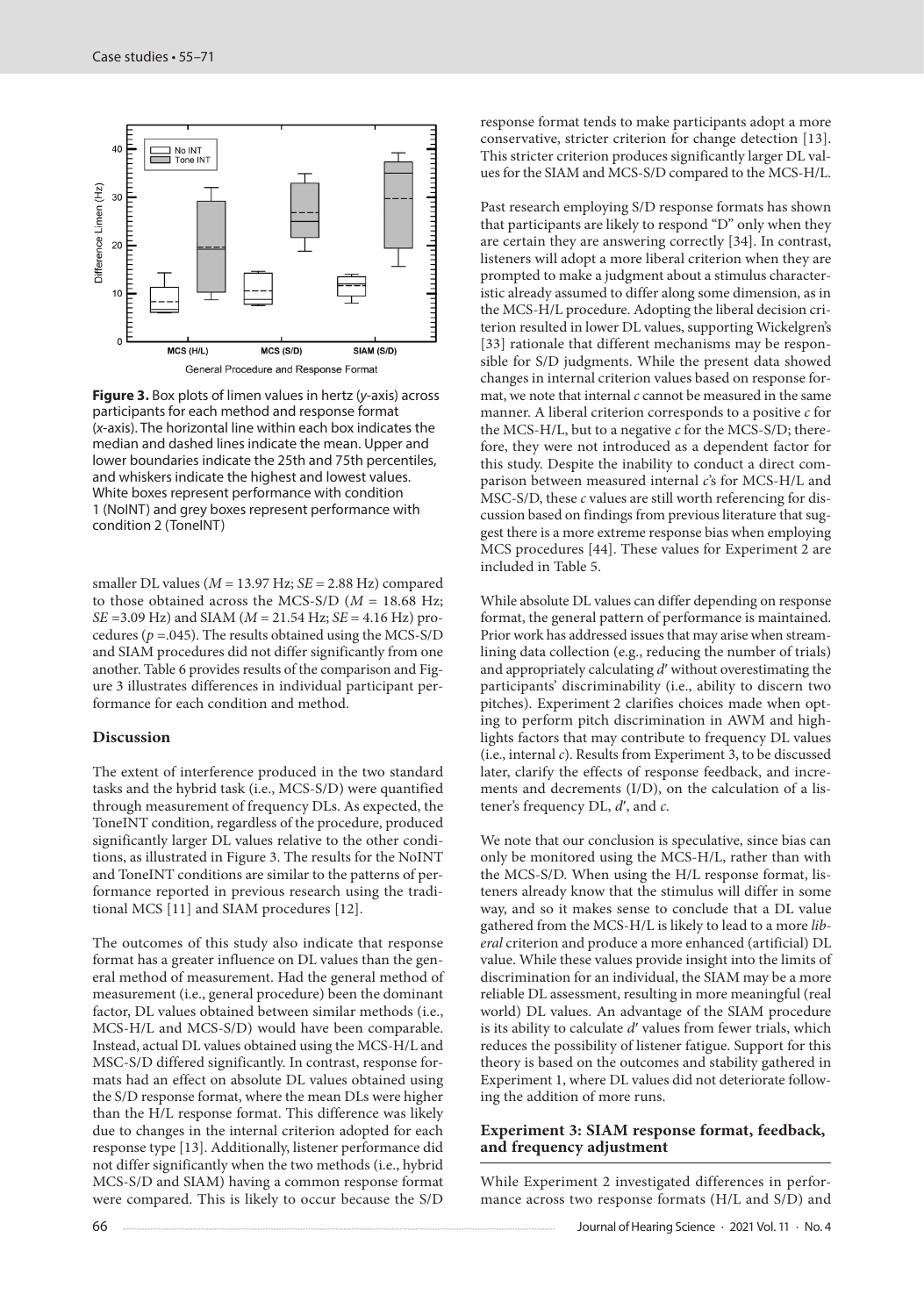three procedures (MCS-H/L, hybrid MCS-S/D, and the SIAM), the SIAM provides listeners with feedback and the MCS does not. The latter point may have compromised comparison ability, which has been suggested by some researchers who argue that training/learning effects occur when a participant receives feedback, thereby allowing them to correct their internal criterion [13]. To account for this phenomenon, Experiment 3 was developed to examine the effects of feedback on performance measures (i.e., DLs) when using the SIAM. Further, the SIAM reported in Experiments 1 and 2, and in prior work [12], used increments in frequency of the comparison tone rather than both increments and decrements (I/D) used in the MCS (see Table 1). Therefore, six SIAM procedures were designed for Experiment 3 to compare performance by manipulating the following factors: 1) response format; 2) pitch change increments (I) vs. (I/D); and 3) feedback on performance. We expected that:

- 1) Performance feedback would produce smaller DLs, as the participants could refine their criterion based on the potential for learning (i.e., a training effect),
- 2) The Yes/No response format SIAM Y/N would not produce significantly different DLs to those of the SIAM S/D, despite a verbal and visual prime, but internal criterion values (*c*) may be altered, based on gaining more knowledge about the frequency comparisons, and
- 3) The SIAM-I/D condition would not result in significantly lower DLs than SIAM, similar to the hybrid (MCS-S/D) investigated in Experiment 2.

#### **Response format and instructions**

Three response formats were used for data collection in both ICI conditions. The written and verbal instructions for each were:

- 1) SIAM S/D (used in Experiments 1 and 2): "Was the comparison tone different than the standard? Select S (Same) or D (Different)",
- 2) SIAM Y/N: "Was the comparison higher than the standard? Select Y (Yes) or N (No)",
- 3) SIAM-I/D Y/N: "was the comparison higher or lower than the standard? Select Y (Yes) or N (No)".

For the last procedure (SIAM-I/D Y/N), the response format was again Y/N. This response format and general procedure differs from the SIAM S/D reported in Experiments 1 and 2 in that the comparison tone could be higher or lower in pitch, whereas with other versions of the SIAM the pitch difference was always higher (see the general methods section).

### **Procedures and data preparation**

For each response format, a version of the SIAM procedure was created to either provide feedback or not provide feedback (hereafter referred to as FB in the procedure titles (see Table 1): SIAM S/D No FB, SIAM Y/N No FB, SIAM-ID Y/N No FB, SIAM S/D, SIAM Y/N, and SIAM-ID Y/N. For the last three versions, feedback was provided visually by turning the correct answer yellow after the participant responded to the stimuli. Participants completed four runs in each of two ICI conditions (NoINT, ToneINT) for all six methods  $(2 \times 2 \times 6 = 24$  runs per participant). The rule for calculating the DL and performance measures (i.e., *d*ʹ and *c*) from the SIAM procedure (rule 2) was adopted from the findings of Experiment 1.

#### **Results**

Data were analyzed using a multivariate analysis of variance with repeated measures (MANOVA), with the participants' response format, ICI conditions (NoINT, ToneINT), and feedback entered as the independent variables, and DL, *d*ʹ, and *c* entered as the dependent variables. A significant difference between ICI (NoINT, ToneINT) conditions was found on the combined dependent variables  $(F(3,70) = 13.13; p < 0.001;$ Wilks'  $\lambda = .64; \eta^2 = .36$ ). Univariate *F*-tests showed that the source of the significant multivariate effect was greater DLs produced in the ToneINT condition (*M* = 30.25 Hz,  $SE = 1.43$  Hz) than in the NoINT condition ( $M = 16.16$  Hz, *SE* = 1.48 Hz); *F*(1,6) = 45.31, *p* < 0.001; observed power .99. A Geisser–Greenhouse adjustment was applied for violation of sphericity and small sample size. A significant interaction between response format and feedback was found for the combined variables ( $F(6,140) = 2.34; p = .035$ . Wilks'  $\lambda = .83$ ,  $\eta^2$  = .09). Univariate *F*-tests indicated significant interaction for *c* ( $F(2,12) = 3.69$ ,  $p = .03$ ; observed power .80). Post hoc Fisher protected-*t* LSD indicated that participants

**Table 7***.* Descriptive statistics for the six SIAM procedures (Experiment 3)

| <b>Condition</b> | <b>S/D NoFB</b> | S/D<br><b>FB</b> | Y/N<br><b>NoFB</b> | Y/N<br><b>FB</b> | $Y/N$ ID*<br><b>NoFB</b> | $Y/N$ ID*<br><b>FB</b> |
|------------------|-----------------|------------------|--------------------|------------------|--------------------------|------------------------|
| <b>NoINT</b>     |                 |                  |                    |                  |                          |                        |
| DL mean (Hz)     | 19.75           | 16.16            | 14.32              | 11.11            | 22.66                    | 12.88                  |
| SD (Hz)          | 9.90            | 8.46             | 5.10               | 3.51             | 14.83                    | 4.05                   |
| SE (Hz)          | 3.74            | 3.20             | 1.93               | 1.33             | 5.61                     | 1.53                   |
| ď                | 1.57            | 1.33             | 1.25               | 1.69             | 1.63                     | 1.21                   |
| C                | $-0.10$         | $-0.01$          | 0.23               | 0.13             | 0.03                     | $-0.11$                |
| ToneINT          |                 |                  |                    |                  |                          |                        |
| DL Mean (Hz)     | 32.04           | 30.29            | 25.68              | 29.75            | 35.98                    | 27.79                  |
| SD (Hz)          | 18.94           | 8.89             | 10.07              | 11.28            | 13.39                    | 11.97                  |
| SE (Hz)          | 7.18            | 3.36             | 3.81               | 4.26             | 5.06                     | 4.52                   |
| d'               | 1.41            | 1.64             | 1.60               | 1.99             | 1.71                     | 1.96                   |
| $\epsilon$       | $-0.01$         | 0.53             | 0.33               | 0.11             | $-0.03$                  | $-0.35$                |

*Note*: All measures were found to be normally distributed (Shapiro–Wilk *W* test values = 0.82–0.99). Mean, standard error (SE), and standard deviation (SD) are reported in hertz (Hz). D-prime (*d'*) and criterion measure (*c*) were calculated for each participant and reported as an average across participants. *d'* and *c* values were calculated using the same approach described in Experiment 1 if either hit rate or false-alarm rate was found to be infinite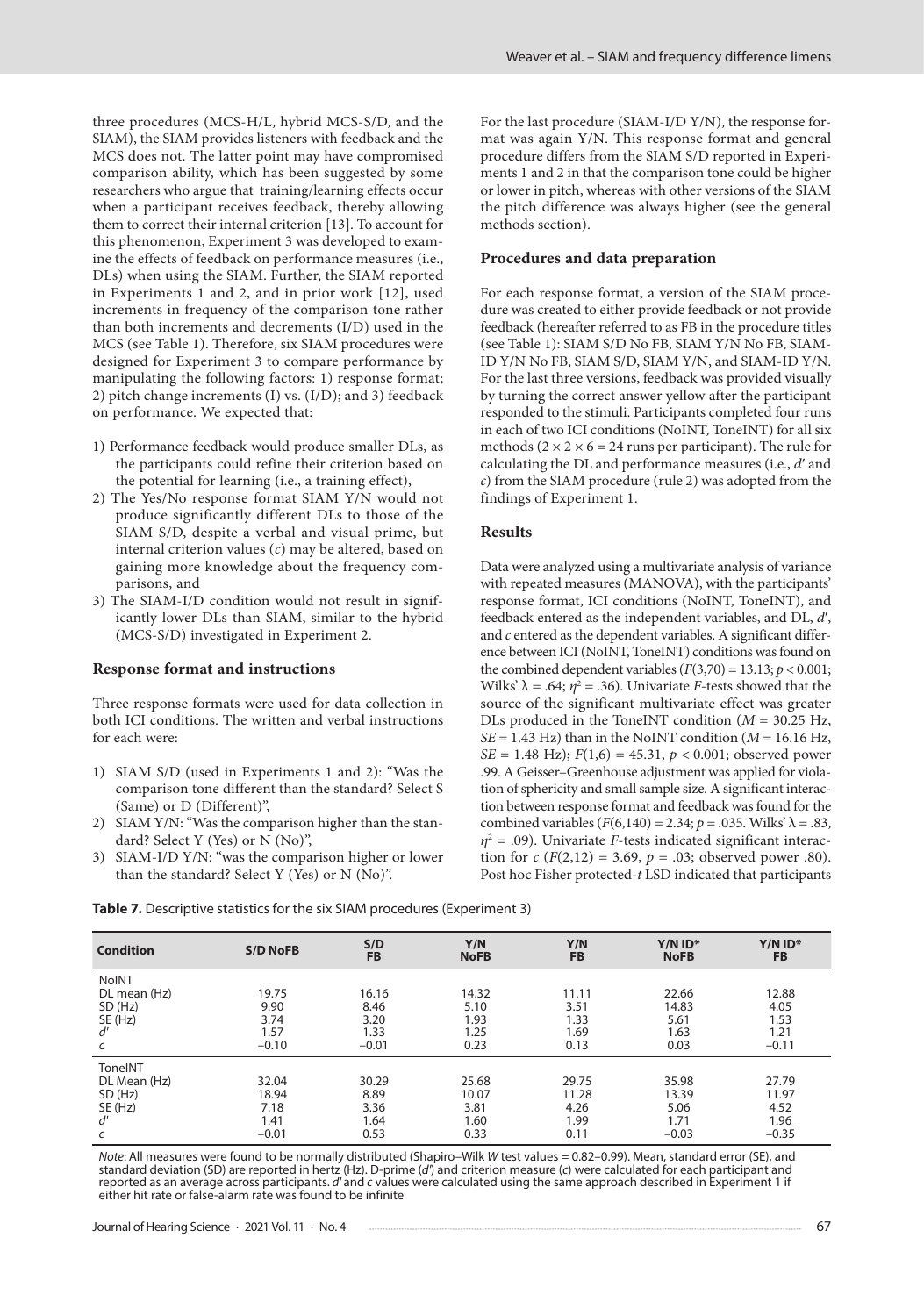

**Figure 4.** Box plots of difference limen values in hertz (*y*-axis) across participants for each response format used with the SIAM procedure. Key as per Figure 3 with the addition that patterned boxes indicate that no feedback was provided

adopted a more conservative criterion for the SIAM Y/N  $(M = 0.20; SE = 0.06)$  condition and adopted a more liberal criterion during the SIAM-I/D Y/N condition  $(M = -.11)$ ; SE = .06; *MSE* = 0.12; *DF* = 12; *Critical value* = 3.77). Performance on the S/D response format was not significantly different for either Y/N or Y/N-I/D (*M* = 0.10; *SE* = 0.06). No other significant differences were identified. Figure 4 provides box plots for the frequency DL measures across the six SIAM procedures investigated, and Table 7 gives descriptive results including *d*ʹ and *c* for each SIAM procedure. The omnibus results of Experiment 3 indicate that neither the response format nor feedback affected DL values across the six SIAM procedures.

### **Discussion**

Neither the response format nor feedback produced an overall difference in DL values across the six SIAM procedures/adaptations in Experiment 3. As seen in Experiments 1 and 2, the condition ToneINT produced significantly larger DL values compared to the NoINT condition regardless of response format or performance feedback. Performance feedback did not produce significant differences during the SIAM procedure, contrary to our expectations that feedback would produce differences among the SIAM adaptations. The second expected pattern of results was that response format would not produce significant differences and this was supported by the results. Finally, the data did not support the third expected outcome, that I/D would produce significantly smaller DLs; instead, our findings were similar to the MCS-S/D in Experiment 2.

The lack of impact from response format across the six versions of the SIAM procedure could be due to the possibility that participants adopted the same response criterion for all response formats, regardless of instructions. One could argue that this resulted from a learning effect, since participants received more exposure as the number of trials they completed throughout the study increased. However, this argument is challenged by the lack of significant performance differences in the presence or absence of feedback across all six methods employed for Experiment 3. Because performance feedback did not have a significant effect, this suggests any training effects within the protocol were minimal or non-existent. Additionally, when the identification of a specific change in pitch was requested, the ToneINT condition always increased the DLs. Overall, these findings suggest that pitch retention and discrimination in AWM is less likely to be impacted by training with a given experimental task than previously suspected [4,5,8-12]. This also suggests that performance feedback is not a critical aspect of the current adaptations to the SIAM procedure.

Lastly, there was little variation in the *d*ʹ produced across the six SIAM protocols. This small range indicates that the participants' discrimination abilities were similar, regardless of the response format and feedback provided. The post hoc results for response bias indicated that participants were biased to adopt a *conservative* criterion in the Y/N response format, meaning they were less likely to say the comparison tone was higher than the standard. On the other hand, for the Y/N-I/D, participants were more *liberal* in reporting whether the comparison tone was higher or lower. Performance on the S/D response format was not significantly different from either Y/N or Y/N-I/D, as *c* was relatively neutral to both.

#### **General discussion**

The results across all three experiments support the overarching thesis that different psychoacoustic methods can influence participant performance during a delayed comparison task, including the measurement of frequency DL. The two common procedures investigated for obtaining frequency DLs included 1) the SIAM and 2) MCS. Researchers have speculated that many factors underlie measurement differences between these two methods. The current study explored the contributions of the following factors: 1) optimal calculation rule for number of sufficient runs (Experiment 1); 2) response format and general procedure (Experiment 2); and 3) feedback and frequency comparisons (I vs. I/D), arising from concerns raised by prior applications of the SIAM procedure (Experiment 3) [12]. This study has also discussed potential roles of AWM and the inclusion of both silent and interpolated tone ICI during a delayed pitch comparison task.

Within the background and rationale for Experiment 1, a range of reversal calculation rules in staircase procedures have been developed and modified by psychoacoustic researchers to increase the efficiency of data collection [7,11,12,45]. Reversal calculation rules specifically apply to the SIAM procedure, as it is an adaptive procedure which searches for the 75% correct point on the psychometric function. Based on data collected in Experiment 1, we have described in the general methods section novel rules which can be applied to the SIAM procedure. These matrices were investigated so as to uncover the optimal reversal points for calculating a listener's frequency DL, after which the optimal rule, rule 2, was used to identify the most efficient number of SIAM runs that can produce a DL value approximating  $d' = 1$ . Compared to the classical MCS procedure, which called for four runs of 100 trials (the SIAM 4 Runs condition) in Experiment 1 did not produce significant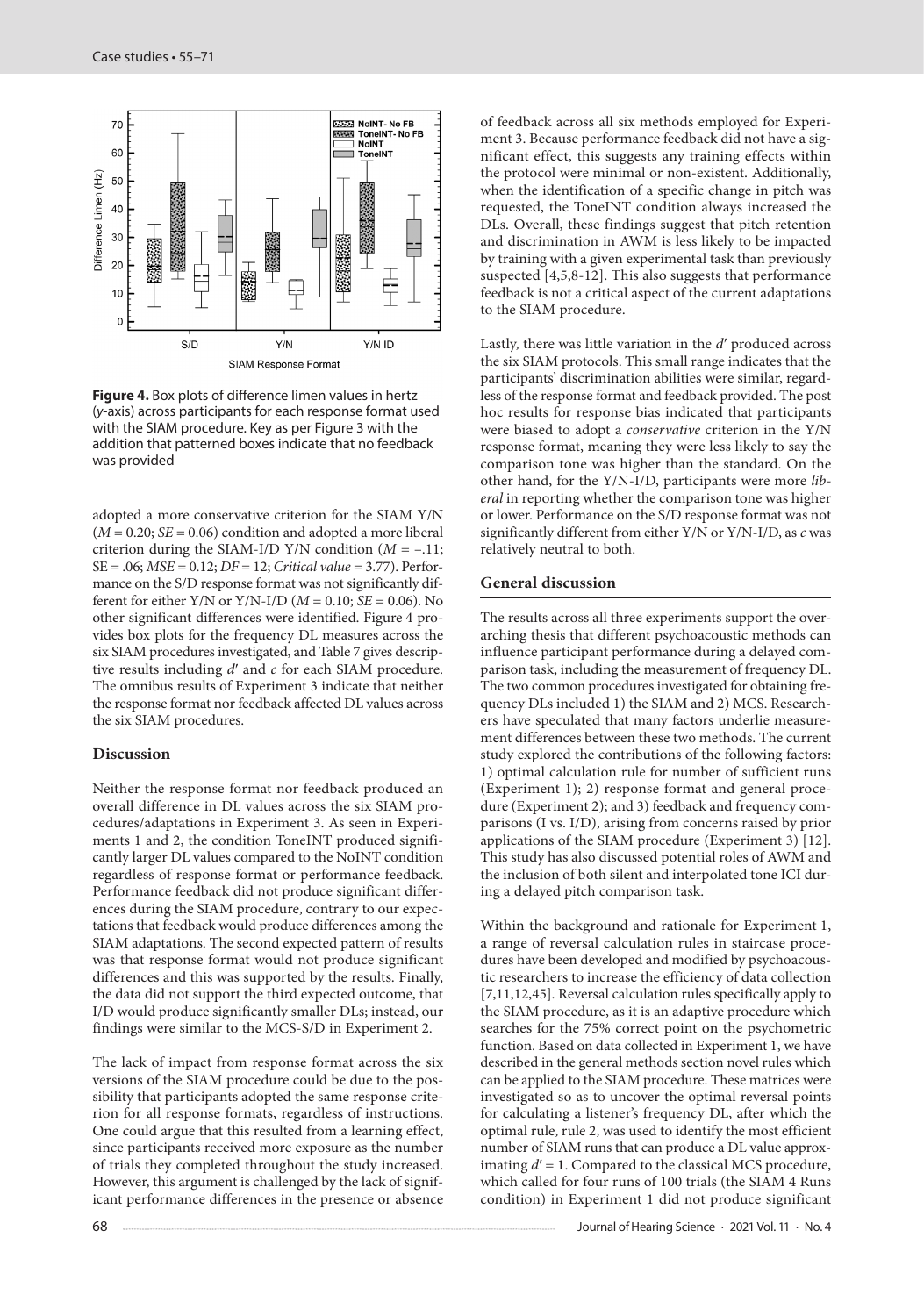differences from the DL obtained with only two or three runs. Implementing reversal rule 2 or rule 5 [12] with fewer runs (i.e., two) was more time efficient and minimized listener fatigue.

#### **A consideration related to signal detection theory**

The present findings support the idea that, when using the SIAM, there is a reduction in the number of runs necessary to calculate stable frequency DL values. That is, Experiment 1 included more runs but did not significantly alter DL values. Importantly, the number of runs and trials for Experiment 1 were derived within the framework of signal detection theory [29]. A participant's *β* (decision criterion) is dependent upon the task(s) presented. The optimum  $\beta$  ( $\beta$  = 1) corresponds to the criterion that an unbiased participant would adopt when responding in a discrimination task. The *β* value is determined by the probability of the standard and comparison tones having the same or different frequency. This is combined with the perceived value of H and CR, and compared to the cost of an M and FA. Incorporating these factors results in a criterion (on a continuum between conservative and liberal) that the participant has adopted. If the costs associated with incorrect responses, M and FA, outweigh the value of the participant's correct responses, H and CR, the participant's *β* will fall on the stricter, more conservative end of the continuum, therefore resulting in larger DLs. Probabilities and perceived values for H, CR, M, and FA can be affected by the number of possible trials in a run.

As the SIAM calculation tends to reduce the number of trials, we recommend, if a value of 0 is obtained for any response, adding a constant to each response count (i.e., H, CR, M, and FA) within the signal detection matrix, regardless of the number of trials conducted [37,46,47]. Adding a small value (e.g., 0.25–1) to each response count is a conservative correction to resolve this issue; however 0.25–0.5 is optimal (e.g.,  $M = 0$ ,  $H = 10$ ,  $CR = 5$ ,  $FA = 1$ , corrected to  $M = 0.25$ ,  $H = 10.25$ ;  $CR = 5.25$ ;  $FA = 1.25$  [37]. Although this correction likely underestimates the true *d',* it still provides the "best guess" of discriminability [37,46,47]. The results of this study indicated little variation in the *d*ʹ produced across SIAM runs in both Experiments 2 and 3. This supports the presence of similar discrimination abilities regardless of the number of runs undertaken; however, absolute frequency DL differences persisted across experimental response formats (S/D, H/L, and Y/N).

Experiment 2 is useful in presenting two forms of the MCS procedure (standard: MCS-H/L and hybrid: MCS-S/D) as well as the SIAM S/D procedure. Response format was introduced as a variable across all three experiments and was used to inspect potential bias and its effect on the internal criterion of the listener [13,44]. To reiterate, the internal criterion underlies selection and judgements of perceived pitches. In this study, participants were instructed to make S/D, H/L, or Y/N comparisons to standard tones across experiments and trials. The MCS traditionally employs a H/L judgement, while prior SIAM procedures have been developed using S/D judgements. H/L judgements tend to result in a *liberal* criterion, as they prime listeners that there will most likely be a difference between a comparison and standard tone. In contrast, the SIAM S/D response format induces a *conservative* criterion as listeners are *less likely* to judge a comparison tone as "different" than a standard [34]. These trends were reflected in the overall findings of this study. Results showed significant differences in frequency DL values when comparing both the MCS-S/D and the SIAM to the MCS-H/L procedure. No notable differences were observed between the MCS-S/D and the SIAM procedures, indicating that the general method has less effects on DL measurements than the response format. This finding was supported by the results from Experiment 3 with the SIAM-I/D Y/N, where a liberal criterion was adopted in the presence of tones varying in pitch both above and below the standard tone. These findings support existing reports of bias [11,12] and suggest that the general method (i.e., MCS or SIAM) did not affect frequency DL measures when the response format was the same (i.e., S/D).

#### **Considerations related to performance feedback**

The addition of Experiment 3 allowed us to draw novel connections between both the MCS and SIAM procedures, as the SIAM traditionally provides feedback and the MCS does not. Effects of feedback or *lack* of feedback has been presented in discussions regarding delayed pitch discrimination performance [11,12], where it is argued that the presence of feedback influences learning and listeners adopted criterion for constructing judgements. Should feedback induce a form of learning, frequency DLs would have been larger without compared to with feedback. However, results from Experiment 3 showed no effects of feedback across six conditions of the SIAM procedure varying in response format. These findings contrast existing concerns about the effects of feedback on frequency DL values [11,12]. Following analyses of this study's three main factors we conclude that: 1) a fewer number of runs are sufficient to elicit reliable frequency DL values (following rule 2); 2) response format impacts performance more than does the procedure used; and 3) the effects of feedback are minimal at most. As well as these three factors, this study also explored contributions from AWM and the contents of ICI (i.e., NoINT vs. ToneINT).

#### **Considerations related to auditory working memory**

To reiterate, AWM is responsible for maintaining representative traces of sounds heard, so that assessments of ICI can later be made. Should representations in AWM not be accurate, correct comparisons cannot be made. The integrity of representations of AWM may also relate to task duration or central effort. For example, a comparison tone varying by 1 Hz to a standard tone may be salient at short time intervals, in the absence of secondary stimuli or during a short task; however, AWM can no longer maintain precision as the time interval between presentations of stimuli increases, as secondary stimuli are introduced, or tasks become protracted. Due to the importance of AWM for successful pitch discrimination, especially in the presence of any delay, psychoacoustic researchers must consider the duration of the task they are presenting. Results from Experiment 1 show that reductions in the number of runs do not limit frequency DL values. Given the connection between AWM and discrimination ability, fewer runs may allow AWM to function optimally for better frequency DL values.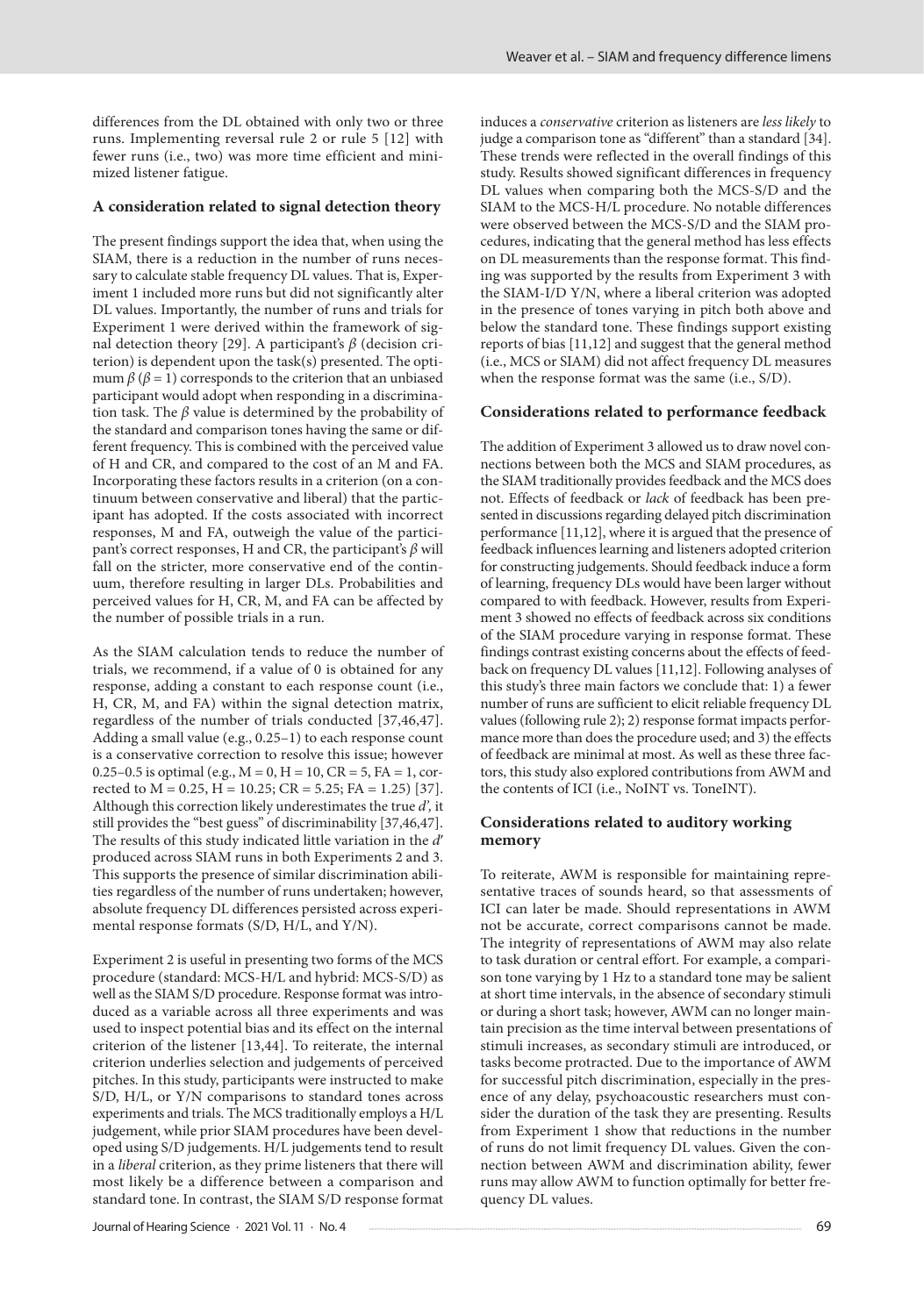Across all three experiments, a similar pattern emerged, suggesting the involvement of AWM for success in frequency discrimination tasks, specifically concerning contents of the ICI (NoINT vs. ToneINT). Deutsch's [3] model of pitch memory further highlights the effects of increased time between presentation of a standard and comparison tone. Later studies have investigated the dissociative effects of filling an ICI with silence versus with a competing tone. Studies introducing tones show that new stimuli interfere with old stimuli, which spoils the integrity of pitch memory. Across all three experiments, frequency DLs were increased most in the presence of the ToneINT condition compared to the NoINT condition, regardless of general procedure, response format, or number of runs. In sum, frequency DL measurements are: 1) equally valid with a reduced number of runs; 2) affected more by response format than general procedure or method; 3) unaffected by the presence of feedback; and 4) most affected by interpolated tones compared to silent intervals due to their interference with stored representations in AWM.

# **Limitations**

When using the MCS, internal criteria cannot be measured in the same manner as in the SIAM procedure. If the zero difference trials (catch trails) in the MCS are good indicators, it appears that the same individual is more likely to say that two tones are "Different" ( $M = 13.7$  Hz) than decide that the first tone is "Higher"  $(M = 6.8 \text{ Hz})$ . That is, they are likely to adopt a more liberal criterion, which will affect the frequency DL estimate. Alternatively, the SIAM matrix reported by Kaernbach [7] was developed for threshold detection and used in this study to target the 75% point on the psychometric function (i.e.,  $d' = 1$ ) for discrimination (frequency DL). The *d*ʹ values calculated from this sample were found to be greater than 1.0, regardless of the manipulation of the SIAM used to calculate frequency DL (e.g., Experiment 1 reversal rules and number of runs; and Experiment 3: response format, pitch change increments (I) vs. (I/D), and feedback on performance). A limitation of the current work is that *d'* of the MCS-H/L cannot be calculated as CR are not produced. We note that the SIAM-I/D Y/N tended to produce the closest  $d'$  value to the target (i.e.,  $d' = 1.21$ ); however this was not statistically significant. Based on the current study's findings, it would be worthwhile to investigate larger samples with more efficient protocols and narrower focus. If such work is pursued, then different SIAM adjustments for target performances should also be explored (see [7] for details).

The general procedure of the MCS requires a decision to be made about the frequency differences selected (fixed I/D). Pilot data precluded use of the same fixed I/D frequency differences selected for the ToneINT condition in Experiment 2 (as the psychometric function derived from the MCS-S/D failed to incorporate the 75% point). Therefore, the interval differences had to be expanded to allow for the appropriate performance points to be reached. This pilot finding was an additional indication of the influence that the response format had on the participant's performance when using the same general procedure. For future studies, this preliminary finding should also be noted as a potential limitation for comparing the general procedure of the MCS. Note that one deviation from the original paper on the SIAM, providing feedback for wrong answers, mentioned its potential use for auditory detection [7]. Such a procedure would not change any button colors on H and CRs, which may reduce relevance to trial-by-trial performance. The current study replicated the feedback method reported by Ries & DiGiovanni [12]. In future, the method of introducing feedback should be studied to determine any systematic effect of using feedback in the SIAM.

Another potential limitation was the sample size for this study. However, with nearly all psychoacoustic study, the amount of time required of participants is extensive and is a major reason why samples sizes tend to be small. The current study took approximately 10–12 hours of data collection per participant for Experiments 1 and 2, and about 5–6 h for Experiment 3. While an a priori power analysis supports the use of our chosen sample sizes, this work needs to be interpreted with care, and future studies using modern psychoacoustics approaches should strive for samples that support generalizable performance measures. We believe the current findings, while preliminary, will support and inform work with larger samples. Future research is necessary to extend the knowledge base in regards to the effect of response format on the criterion adopted by a participant when using the SIAM procedure, as well as the general applicability of the frequency DL calculation methodology applied here to other measures of differential sensitivity in studies of AWM. Monte Carlo simulations of various measurement runs and rules would be a promising future step in refining measurement recommendations for streamlining frequency DL data collection.

# **Conclusions**

Based on this preliminary study, adaptations to the reversal rules and number of runs required for the SIAM allow it to be an alternative data collection procedure to the MCS for determining frequency DLs, notably in fewer trials. Additionally, the SIAM has the advantage of producing CR values required to calculate *d*ʹ and *c*. The SIAM procedure encompasses the efficiency of fewer runs while the response format and feedback are still sufficient to obtain reliable DL values similar to those of the MCS procedure. We recommend using 2 runs for the SIAM and S/D response format to maximize the utility of the test. The response format had a notable effect on the absolute DL values obtained with a Same or Different frequency format, which resulted in higher mean DL values than with a Higher or Lower frequency format. Whereas feedback did not make a notable difference, it did provide values closer to scores obtained with the MCS.

It is also concluded that regardless of the procedure used, the DL values were smaller in the NoINT condition than in the ToneINT condition. Although we did not require or specifically ask the participants to give comments on the study, we think it noteworthy that participants did report that when feedback was provided it made the tasks feel more "game-like" and "enjoyable" for them. Applications of the SIAM can be programmed so that *d*ʹ is calculated with optimal correction values computed for each run; this would provide feedback on participant bias for each run with little calculation effort. Traditionally, the assessment of